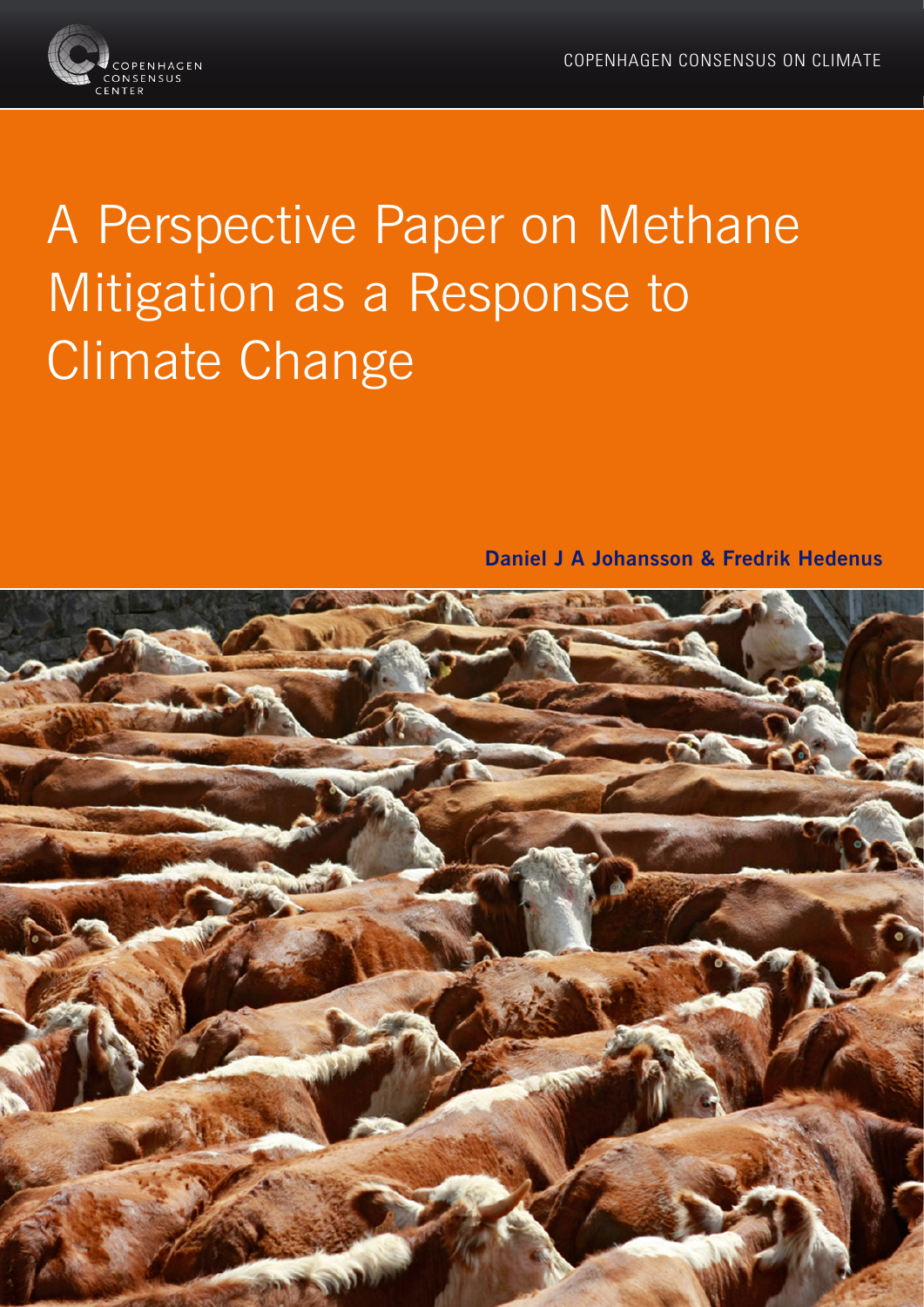

## A Perspective Paper on Methane Mitigation as a Response to Climate Change

Daniel J.A. Johansson\*#, Fredrik Hedenus\*

\*Division of Physical Resource Theory, Department of Energy and Environment, Chalmers University of Technology, Gothenburg, Sweden

#Environmental Economics Unit, Department of Economics, School of Business, Economics and Law, Gothenburg University, Gothenburg, Sweden

E-mail: daniel.johansson@economics.gu.se

The authors would like to thank Christian Azar and Olof Johansson-Stenman for valuable comments. Daniel Johansson wants to acknowledge Göteborg Energi Research Foundation for complementary funding. The authors are solely responsible for any remaining errors.

Copenhagen Consensus Center Copenhagen Business School Solbjerg Plads 3 DK-2000 Frederiksberg Denmark

+45 3815 2255 info.ccc@cbs.dk www.copenhagenconsensus.com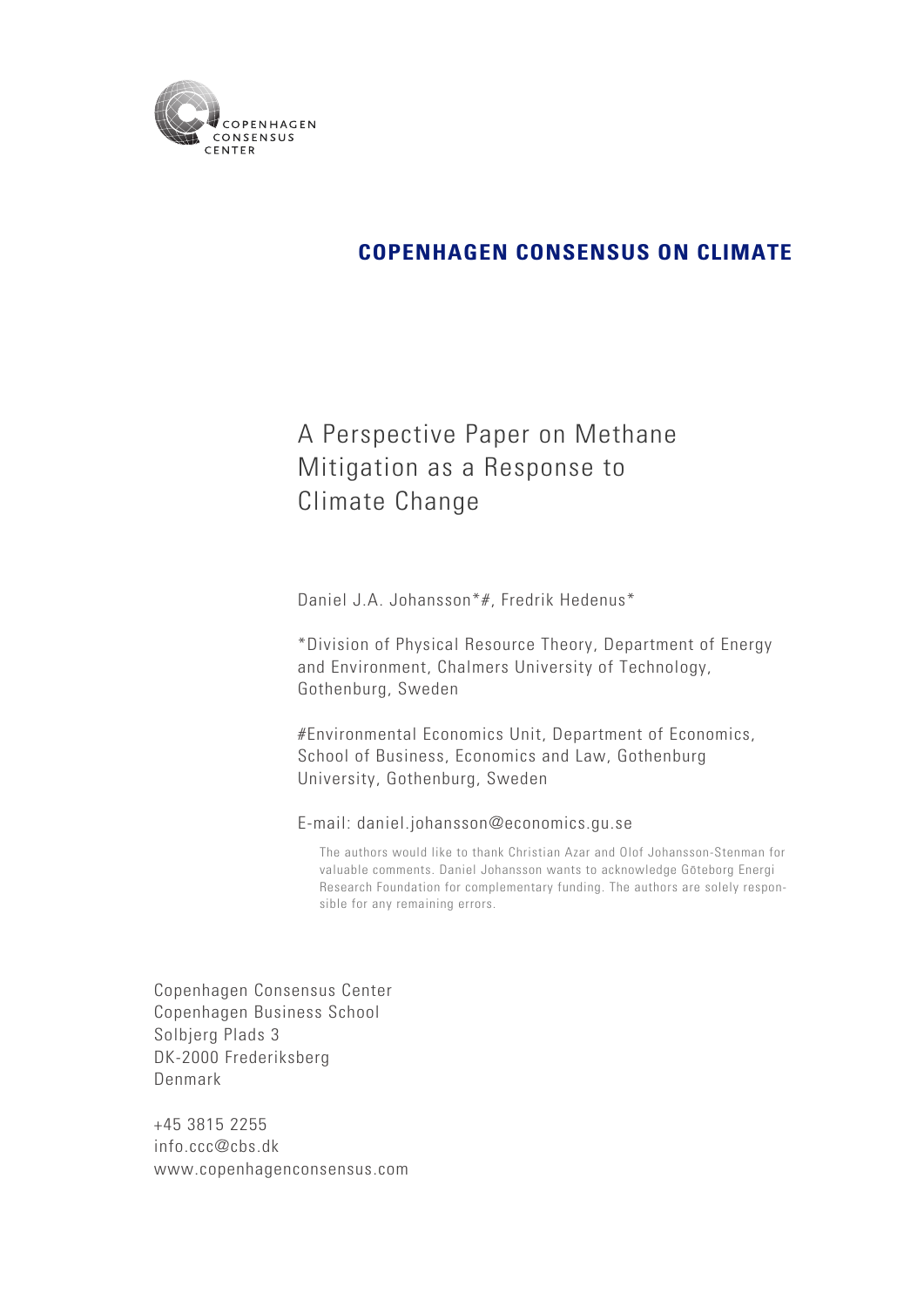



# **ABSTRACT**

Given the large uncertainties in the climate science and in assessments of climate change impacts, the estimated expected economic benefits of emissions reductions are very uncertain. A relevant alternative to benefit estimates is to base policies on acceptable levels of climate change such as the widely supported 2 K target.

Methane is the second most important anthropogenic greenhouse gas only preceded by carbon dioxide. Methane has a relatively short atmospheric short-life time and therefore it has other economic characteristics than carbon dioxide. For example, if the ultimate aim of international climate policy is to stabilise the global average surface temperature to 2 K above the pre-industrial level at lowest possible cost, the current relative value of reducing methane as compared to carbon dioxide should be lower than its Global Warming Potential (GWP) value used in the Kyoto Protocol. However, this result is changed to the opposite if one adopts a cost-benefit approach.

Methane is also an important precursor to tropospheric ozone. Tropospheric ozone has in turn serious consequences on human health, agricultural production and ecosystems. Taking into account this in social cost/shadow price estimates of methane can increase the value considerably, in the order of 100 %. Consequently, the benefit cost ratios of methane mitigation are strongly dependent on which approach is adopted when valuing methane's economic impacts and if the tropospheric ozone co-benefit of methane mitigation is considered or not.

Many sources of methane are non-point emission sources. This makes it harder to regulate and control methane emissions than most carbon dioxide emissions. The most important single sector emitting methane is livestock production. The technical measures available to reduce emissions from livestock are small. The combination of being a non-point emission source and having few technical abatement measures implies that output based policies may be appropriate policies for reducing these emissions. Our back of the envelope estimates point to a benefit-cost ratio of about 2 of having a beef meet tax on US\$ 1 in OECD countries. This would reduce global emissions by 30 to 70 M ton CO2 equivalents per year using GWP calculated over 100 years.

# Copenhagen Consensus ON Climate

The Copenhagen Consensus Center has commissioned 21 papers to examine the costs and benefits of different solutions to global warming. The project's goal is to answer the question:

*"If the global community wants to spend up to, say \$250 billion per year over the next 10 years to diminish the adverse effects of climate changes, and to do most good for the world, which solutions would yield the greatest net benefits?"*

The series of papers is divided into Assessment Papers and Perspective Papers. Each Assessment Paper outlines the costs and benefits of one way to respond to global warming. Each Perspective Paper reviews the assumptions and analyses made within an Assessment Paper.

It is hoped that, as a body of work, this research will provide a foundation for an informed debate about the best way to respond to this threat.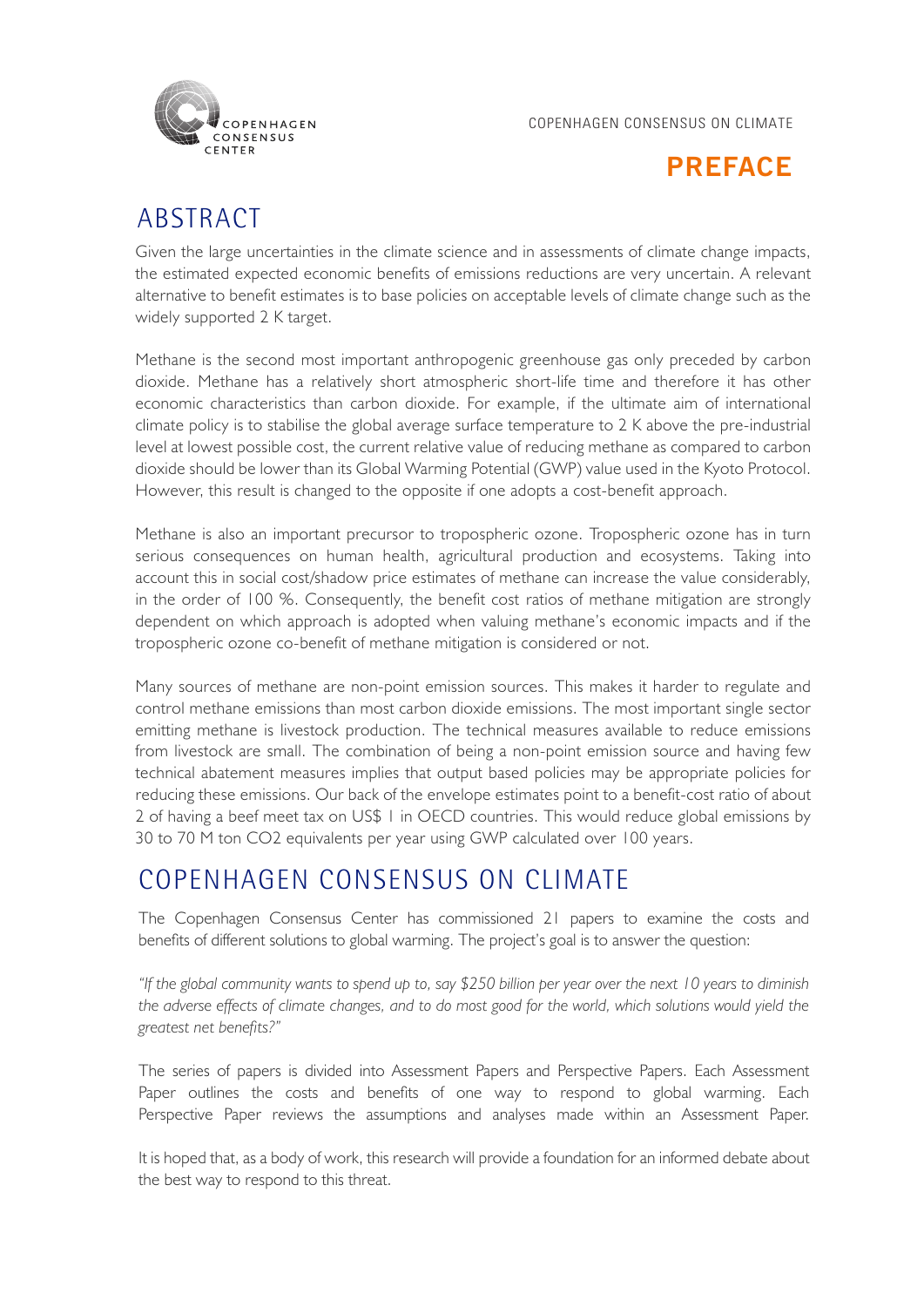# **CONTENTS**

| I Introduction                                                                                                                                        | 5            |  |  |  |
|-------------------------------------------------------------------------------------------------------------------------------------------------------|--------------|--|--|--|
| 2 The climate challenge                                                                                                                               | 5            |  |  |  |
| 3 Benefit calculations and targets                                                                                                                    | 6            |  |  |  |
| 4 Methane vs. carbon dioxide                                                                                                                          | 7            |  |  |  |
| 5 Social costs and shadow prices<br>5.1 Social costs<br>5.2 Shadow prices                                                                             | 8<br>9<br>10 |  |  |  |
| 6 Methane and tropospheric ozone<br>6.1 Tropospheric ozone and the<br>biospheric carbon stock<br>6.2 Non-climate co-benefits of<br>methane mitigation |              |  |  |  |
| 7 Climate tax on beef meat                                                                                                                            | 14           |  |  |  |
| 8 Recommendations and conclusions                                                                                                                     | 16           |  |  |  |
| Appendix A. The MiMiC model                                                                                                                           | 19           |  |  |  |
| References                                                                                                                                            | 21           |  |  |  |

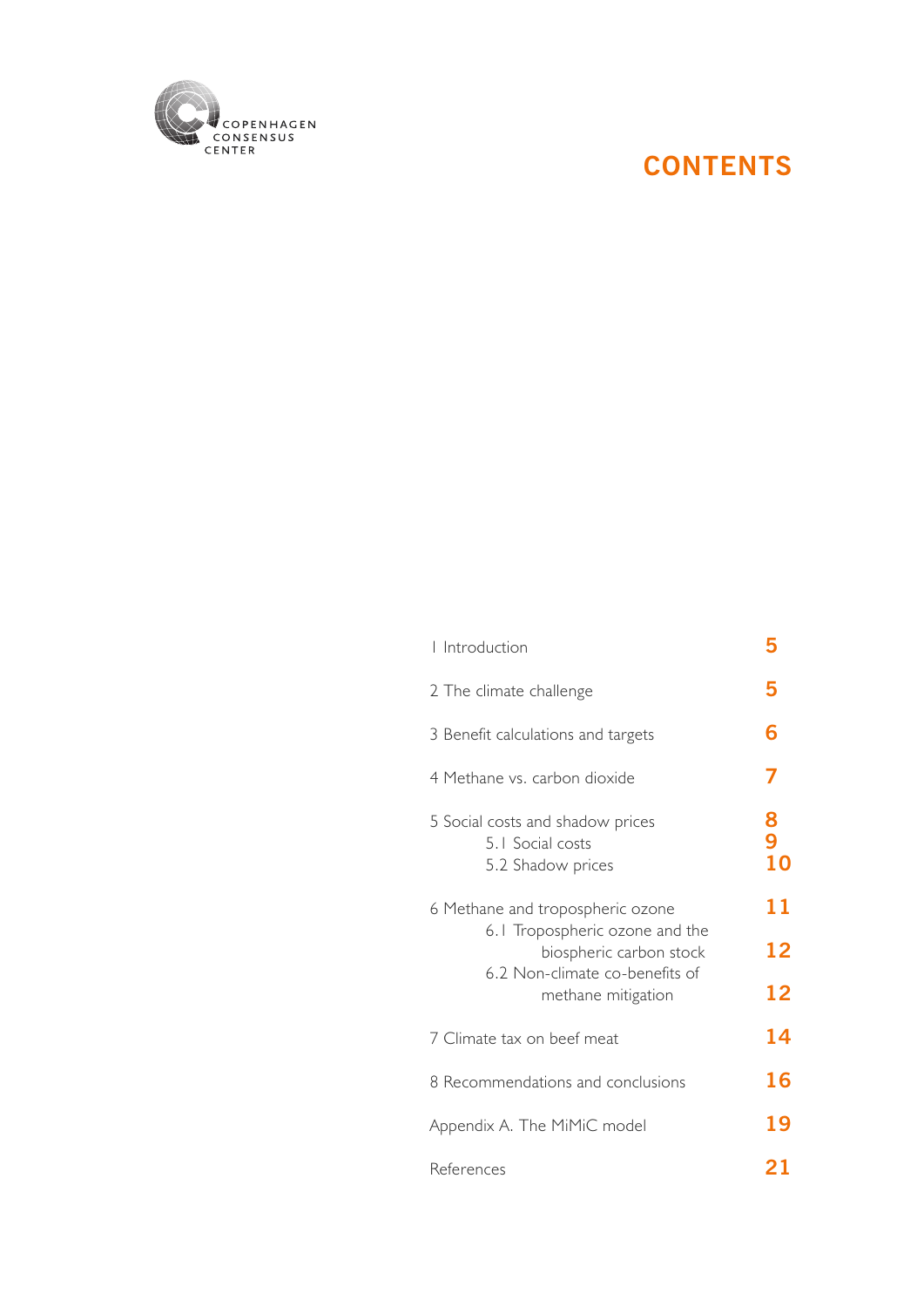# 1 Introduction

The "Assessment Paper on Methane Mitigation" by Kemfert and Schill presents an up to date and very comprehensive overview of estimates of methane abatement costs. What we want to focus on in this perspective paper is related to four issues which we believe are important and that has not been dealt with in any considerably length in Kemfert & Schill. The points are:

- the effect of methane and carbon dioxide emissions on the global average surface temperature,
- shadow prices and marginal social costs of methane and carbon dioxide,
- methane's impact on the global tropospheric ozone level and the economic benefits related to tropospheric ozone of methane abatement, and
- to present one additional abatement solution, namely output taxes on beef meat as an option to reduce methane (and other greenhouse gases).

For all calculations in the paper we focus on year 2020.This is within the time horizon considered in this Copenhagen Consensus Project.

However, we start to present our perspective on climate change and on the issue of costbenefit versus cost-effectiveness analysis when evaluating abatement options.

# 2 The climate challenge

Climate change is a reality with a warming of the earth as result. Current trends in the most relevant climate indicators are inline with what can be expected from climate models, e.g., the global heat content of oceans has increased significantly the last decades, the global average sea level is rising, the global average surface temperature has an increasing long-term trend. If nothing is done to reduce the emissions of greenhouse gases the global average surface temperature is estimated by the Intergovernmental Panel on Climate Change (IPCC) to increase between about 2 and 7 degrees Celsius above the pre-industrial level by year 2100 and with continuing warming thereafter (IPCC, 2007; Solomon et al, 2009). Temperature scenarios at the higher range of the interval would both imply a global average temperature level and a rate of change in the temperature not witnessed for millions of years (Jansen et al, 2007).

Even for less severe, and more likely temperature scenarios, serious negative impacts on ecosystems and society are expected to occur, see for example Warren (2006), Parry (2007) and Smith et al (2009). Even though there may be some positive economic impacts for small changes in the climate, these will mainly occur in developed countries, while developing countries, which in general are more dependent on agricultural activities, already have a warmer climate and have less resource for adapting to changes in it, are expected to suffer already from small changes in the climate. The overall picture concerning the negative impacts of climate change is more serious today than it was about a decade ago, see Smith et al (2009) where this is illustrated in an updated version of the "reasons for concern" diagram.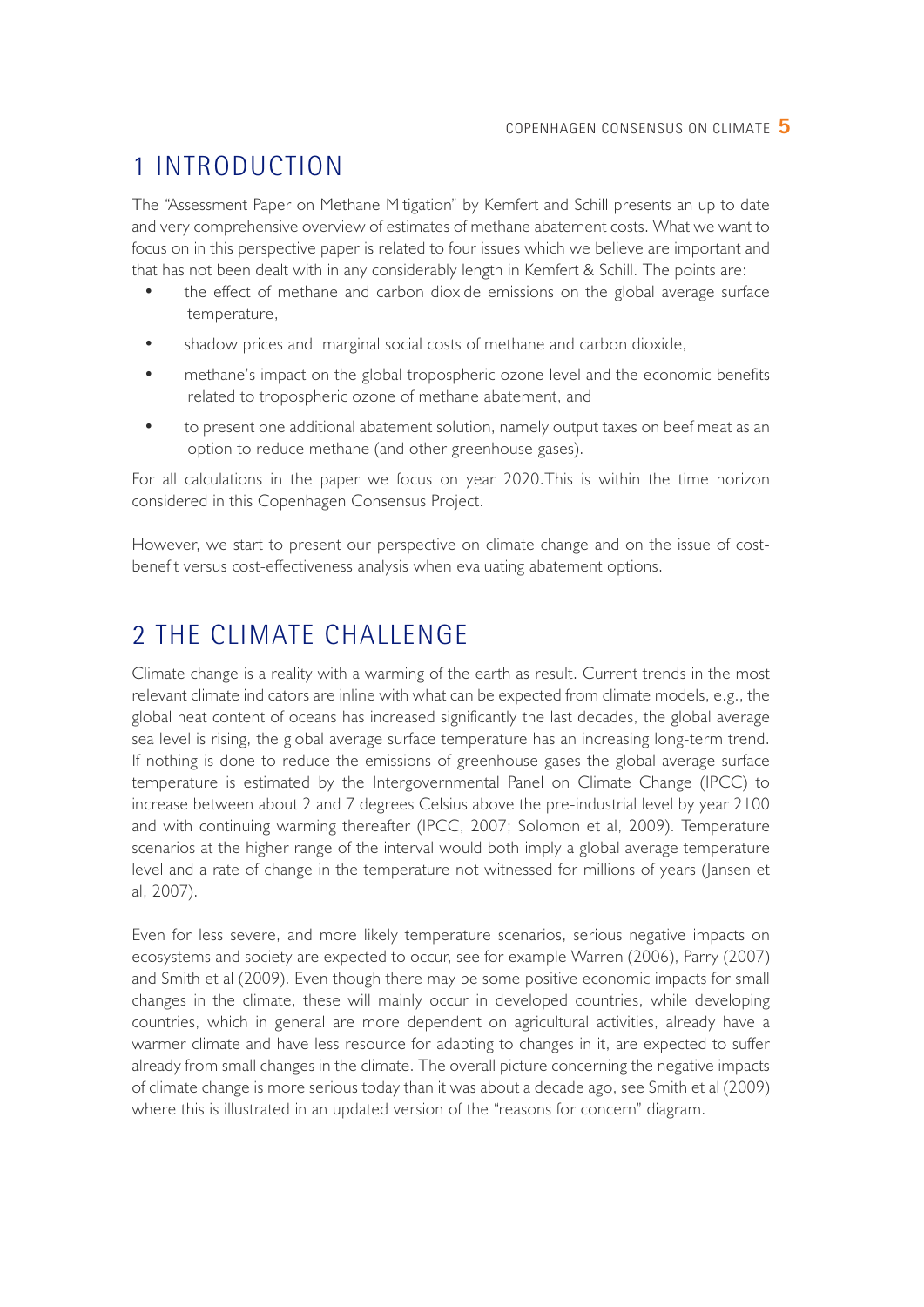### 3 Benefit calculations and targets

Due to the complexity of climate change and the deep structural uncertainty in the science the expected benefits of emission reductions can be found to be very large and strongly depending on arbitrarily set upper bounds on the climate sensitivity or on the damages caused by an increase in the global average surface temperature (Dasgupta, 2008; Weitzman, 2009). Similar arguments concerning the application of cost-benefit analysis for climate change have been around in the literature for more than a decade, e.g., Azar (1998), although it has not been shown as rigorously before as Weitzman recently did. Given this, it is not controversial, even for economists working in the field, see for example Dasgupta (2008) and Tol (2009), if one argues for more stringent climate policies than what can be justified by a formal costbenefit calculation. How large such a risk premium that warrants a more stringent climate policy should be is, however, not easily quantified.

Moreover, besides the problems with structural uncertainties, existing benefit functions are likely to underestimate the benefits of emissions reductions. Very few of these benefit estimates includes the cost of large-scale surprises, non-market costs and no existing benefit function tries to capture socially contingent damages (Warren et al, 2006; Watkiss & Downing, 2008). In the few cases where the costs of large scale surprises are considered, the probabilities of these are likely to be underestimated, see Kriegler et al (2009).

An alternative approach to cost-benefit analysis for approaching the challenge of climate change is to base the reasoning on the close to globally adopted United Nations Framework Convention on Climate Change (UNFCCC). The overarching aim of the UNFCCC is "s*tabilisation of greenhouse gas (GHG) concentrations in the atmosphere at a level that would prevent dangerous anthropogenic interference with the climate system*". Even though this rather vague political aim is hard to transform into more clear-cut formulations on targets, there is a growing support for a long-term stabilisation of the global average surface temperature at or about 2 K above the pre-industrial level. This target is supported by a large group of scientists, see for example Richardson et al, (2009) and Allan et al, (2007), and has recently been given support by the G8 and MEF countries<sup>1</sup>. Currently, countries that contain a majority of the world's population have now expressed support for a 2 K target.

Given the widespread support of the 2 K target and the well known problems with benefit functions as discussed above, we will in section 5 complement the benefit calculations in Kemfert & Schill with a cost-effectiveness approach. By this we mean that we calculate shadow prices on methane and carbon dioxide in an optimizing integrated assessment model where the 2 K target is implemented as a constraint and use these shadow prices as "benefits" for calculating benefit-cost ratios. We believe that this is a more policy relevant approach than the use of social cost estimates based on benefit functions.

Canada, France, Germany, Italy, Japan, Russia, the United Kingdom, the United States, China, India, Brazil, Korea, Mexico, South Africa, Australia and the remaining countries in European Union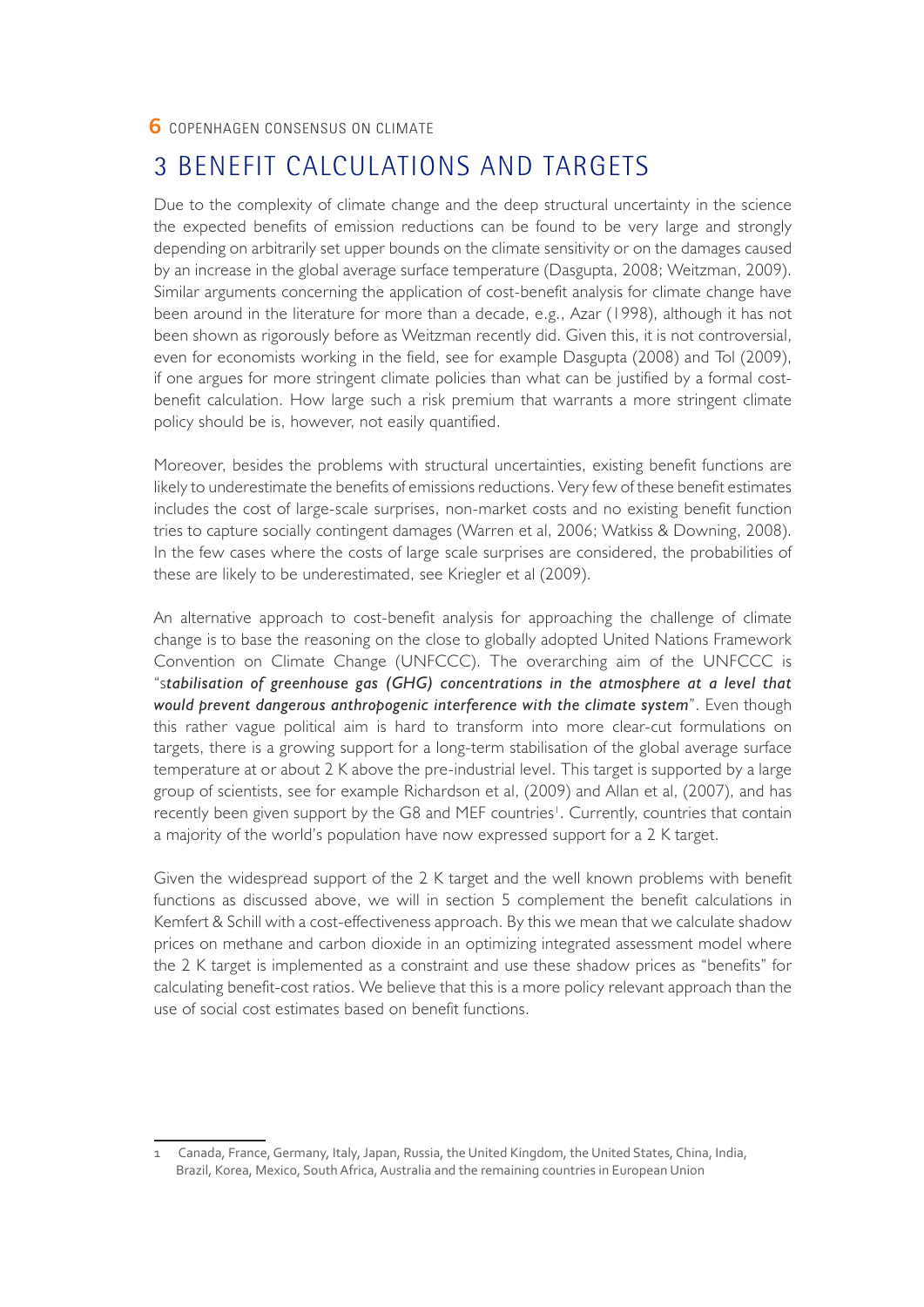# 4 Methane vs. carbon dioxide

As discussed by Kemfert and Schill it is important to abate methane and other greenhouse gases and not only carbon dioxide. Clearly it would be a waste of money if not as many sources of emissions of greenhouse gases as possible where targeted for abatement strategies. This multigas approach to climate change is not new, cost-effectiveness was the main reason why a basket approach was adopted in the Kyoto Protocol.

When allocating resources to mitigate the adverse effects of climate change it is central to understand the dynamics (both the economic dynamics and climate dynamics) of different mitigation options. Even though Kemfert and Schill discuss this briefly we believe it deserves more attention and devote two sections to discuss temperature dynamics and social costs/ shadow prices. In this section we focus on the temperature dynamics of an emissions pulse of a short-lived greenhouse gas being methane and of the most important and long-lived greenhouse gas being carbon dioxide and in the next section we turn to the economic side of it.

As discussed by Kemfert and Schill, the atmospheric perturbation life-time of methane is about 12 years, while the perturbation life time for carbon dioxide can not be accurately described by a single time constant. Rather, a multitude of different time constants are needed in order to reflect the different time scales of which carbon dioxide equilibrates between atmosphere, oceans, biomass, soil, sediments and rocks (Archer et al, 2009).

So as to compare and illustrate the effect on the temperature of emitting of CO<sub>2</sub> and CH<sub>4</sub> we calculate the temperature response of a 100 M ton  $CO_2$  emissions pulse and of a 1 M ton  $\textsf{CH}_4$  emissions pulse by using an upwelling-diffusion energy balance model where the climate sensitivity is set to 3 K. The reason for assuming unequally large pulses is that methane is a considerably stronger greenhouse gas than carbon dioxide and that we want to fit the two curves in the same diagram. Note that the indirect effects on radiative forcing induced by methane emissions are taken into account. As Kemfert and Schill writes, methane contributes to an increased level of tropospheric ozone and to stratospheric water vapour and these enhances the direct forcing strength of methane by about 30 to 40 % (Forster et al, 2007)<sup>2</sup>.

The result of this calculation is summarised in figure 1 and in the following bullets.

- Methane is a considerably stronger greenhouse gas then carbon dioxide. For short time horizons (less than 10 years) the effect on the temperature is about 100 times as strong for equally sized emission pulses.
- An emission pulse of methane has an effect on the global average surface temperature far longer in time than the atmospheric perturbation life-time of methane. This is due to inertia in the climate system.
- Even though the temperature response of a methane pulse lingers on for more than a century, the effect on the temperature decays considerably faster than for an emission pulse of carbon dioxide. Emissions of CO $_2$  has in principle an irreversible effect on the global average surface temperature, while methane has not, see also Solomon et al (2009) and Matthews & Caldeira (2008).

<sup>2</sup> The total radiative forcing contribution from methane emissions are 0.6 to 0.7 W/m2, i.e., close to half of that of CO<sub>2</sub>, if the indirect effects are taken into account.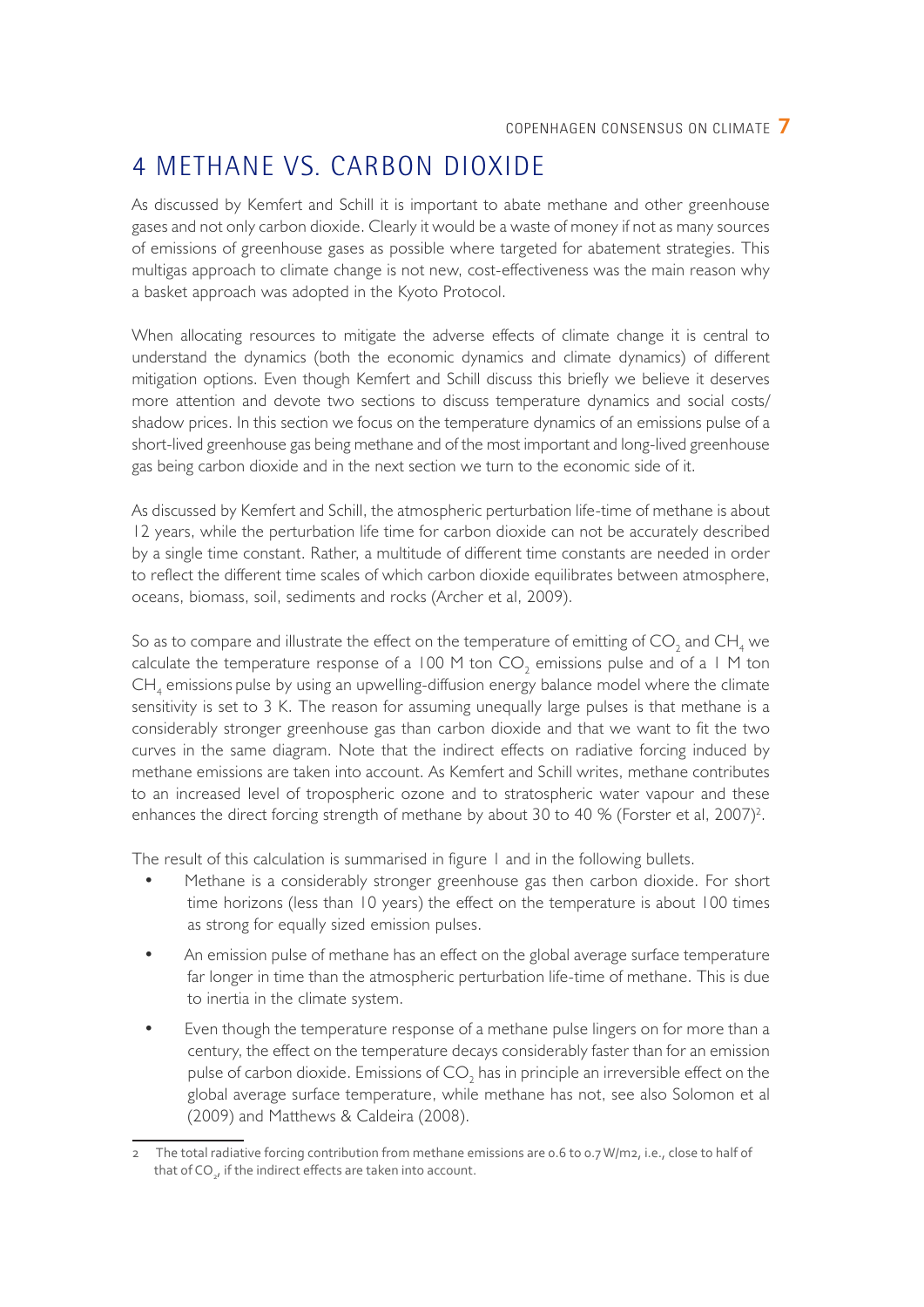For equally sized emissions pulses of methane and carbon dioxide the effect of the  $\text{CO}_2$  pulse on global average surface temperature would surpass that of  $\text{CH}_4$  after about 400 years.



Figure 1. The temperature response following emissions pulses of CO2 and CH4.

Note that the CO2 emissions pulse is 100 times larger than the CH4 emissions pulse.

### 5 Social costs and shadow prices

Kemfert & Schill use social cost of carbon estimates from Tol  $(2008)$  together with the CO<sub>2</sub> equivalent abatement potential for methane as reported in the abatement cost studies (primarily USEPA(2006)) when calculating the benefit-cost ratios. Although Kemfert and Schill are not explicit on that they use Global Warming Potential calculated over a time horizon of 100 years, they implicitly do so since that is the approach taken in the abatement cost studies. In USEPA (2006) the conversion factor for one ton of methane to ton carbon dioxide equivalents is 21, i.e., the climate impact of 1 ton of methane is said to be equal to 21 tons of carbon dioxide. As written by Kemfert and Schill this combination of social cost of carbon and GWP is inconsistent.

In this section we will calculate the social cost of methane (and carbon dioxide) using a cost-benefit approach and the shadow price of methane (and carbon dioxide) assuming a globally adopted 2 K target and analyse how these numbers depend on the discount rate and the climate sensitivity<sup>3</sup>. This is done to get consistent estimates on the social cost and shadow price of methane (and carbon dioxide), to illustrate the very large uncertainty in such estimates and to show the strong dependence on the discount rate.

We will not perform any new calculations concerning GWP and its physically based alternative metrics, we refer to Forster (2007) and Fuglestvedt et al (2003) for such discussions.

<sup>3</sup> In a technical sense both the social cost and the shadow price are shadow prices, we, however, refer to social cost when discussing results from the cost-benefit cases and shadow price when discussing results from the cost-effectiveness cases.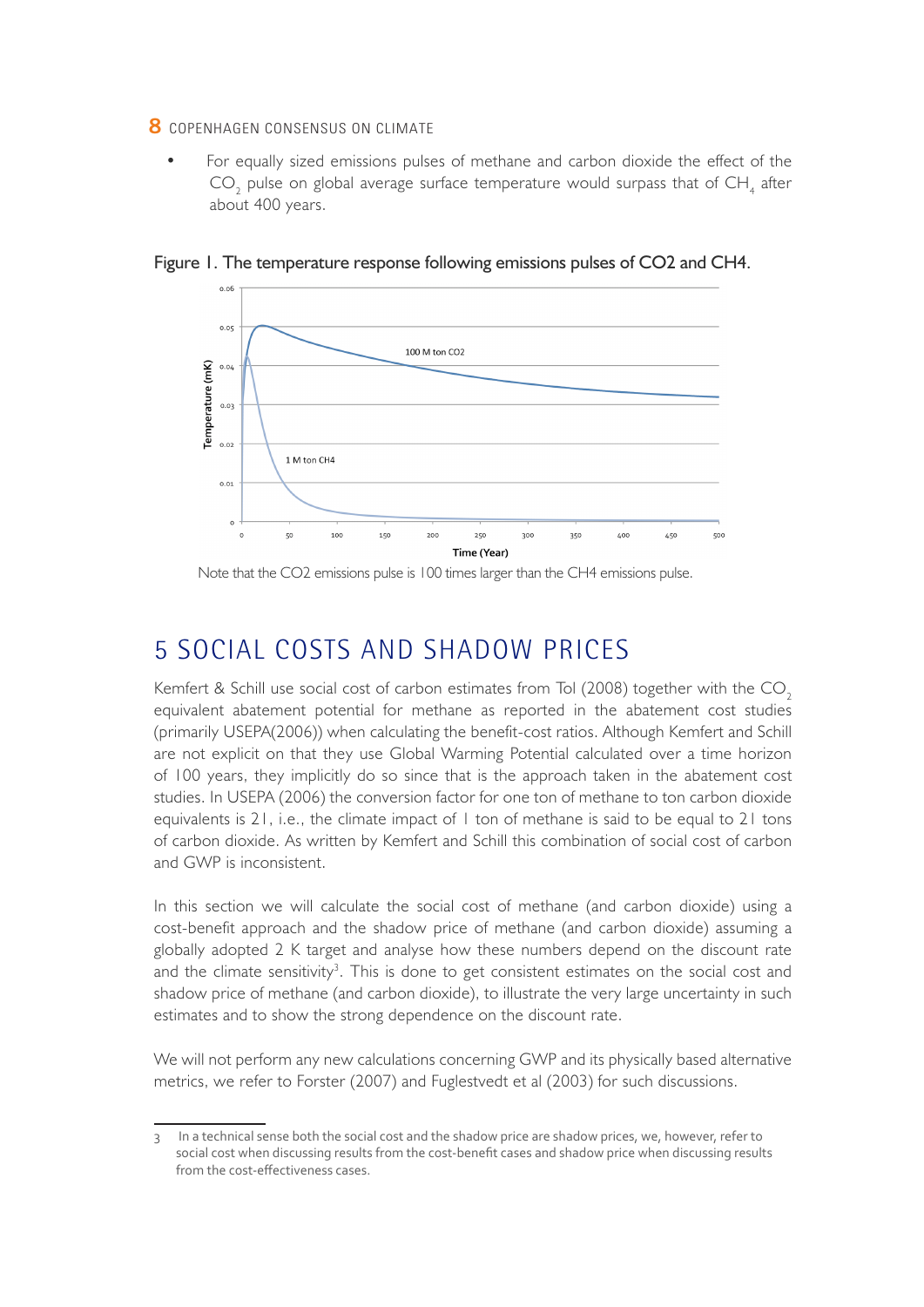We use an updated version of the globally aggregated climate-economy model MiMiC when estimating the social costs and shadow prices. The model is presented in detail in Johansson et al (2006, 2008), see also appendix A for a brief presentation. We estimate the social costs and shadow prices given three different climate sensitivities<sup>4</sup>, 2 K (a low value), 3 K (best estimate), 4.5 K (a high value). For simplicity (and lack of time) we do not separate out discounting due to economic growth, elasticity of marginal utility of consumption and pure rate of time preference, instead we presuppose three different discount rates; 1 %, 3 % and 5 % per year. The low rate is inline with the rates used by for example Stern (2007) and the high rate is inline with the rates used by for example Nordhaus (2008). In the recommendations from the Copenhagen Consensus Centre a discount rate of 3 % is suggested. We adopt this as the main case in this paper.

When estimating social cost of methane and carbon dioxide we adopt the quadratic damage function used in Nordhaus (2008). Our baseline scenarios for gross world production and emissions of greenhouse gases are from IIASA A2r (IIASA, 2009). Economic growth is exogenous in MiMiC. As discussed above in section 3, existing damage functions (including the one used here) are likely to underestimate actual damage for a given temperature level. The objective of the MiMiC model is to minimize the net present value of the sum of the climate damages and the abatement costs for the three most important well mixed greenhouse gases, carbon dioxide, methane and nitrous oxide. Consequently, the emissions of these greenhouse gases are endogenously determined in the model.

When estimating the shadow price for methane and carbon dioxide we run the MiMiC model with the 2 K target as a constraint and minimize the net present value of the cost of abatement. In this case the damages of the temperature increase are not considered.

Both the cost-benefit approach and the cost-effectiveness approach suffer from the large uncertainties concerning the cost of abatement. Technical improvements leading to declining abatement costs are exogenous in the model.

#### 5.1 Social costs

The social cost of methane and the ratio of the social cost of methane to social cost of carbon dioxide depends strongly on the climate sensitivity and the discount rate, see table 1. The ratio is clearly declining with declining discount rate. This comes as no surprise since emissions of CO<sub>2</sub> have a significantly longer lasting effect on the temperature than emissions of methane. Hence, given the shorter life-time of methane (and the shorter corresponding effect on the temperature) the social cost of methane is less sensitivity to the discount rate as compared to the social cost of carbon dioxide. The ratio of the social costs of methane to carbon dioxide can be interpreted as an alternative conversion factor to the GWP, see Reilly & Richards (1993) & Kandlikar (1995). Hence, if the GWP value is 21 (as used in the Kyoto Protocol or 25 as in the latest IPCC assessment), the GWP approach undervalues the relative importance of reducing methane as compared to carbon dioxide unless the discount rate is

<sup>4</sup> The climate sensitivity is explained by the IPCC (2007) as follows "The equilibrium climate sensitivity is a measure of the climate system response to sustained radiative forcing. It is not a projection but is defined as the global average surface warming following a doubling of carbon dioxide concentrations. It is likely to be in the range 2°C to 4.5°C with a best estimate of about 3°C, and is very unlikely to be less than  $1.5^{\circ}$ C."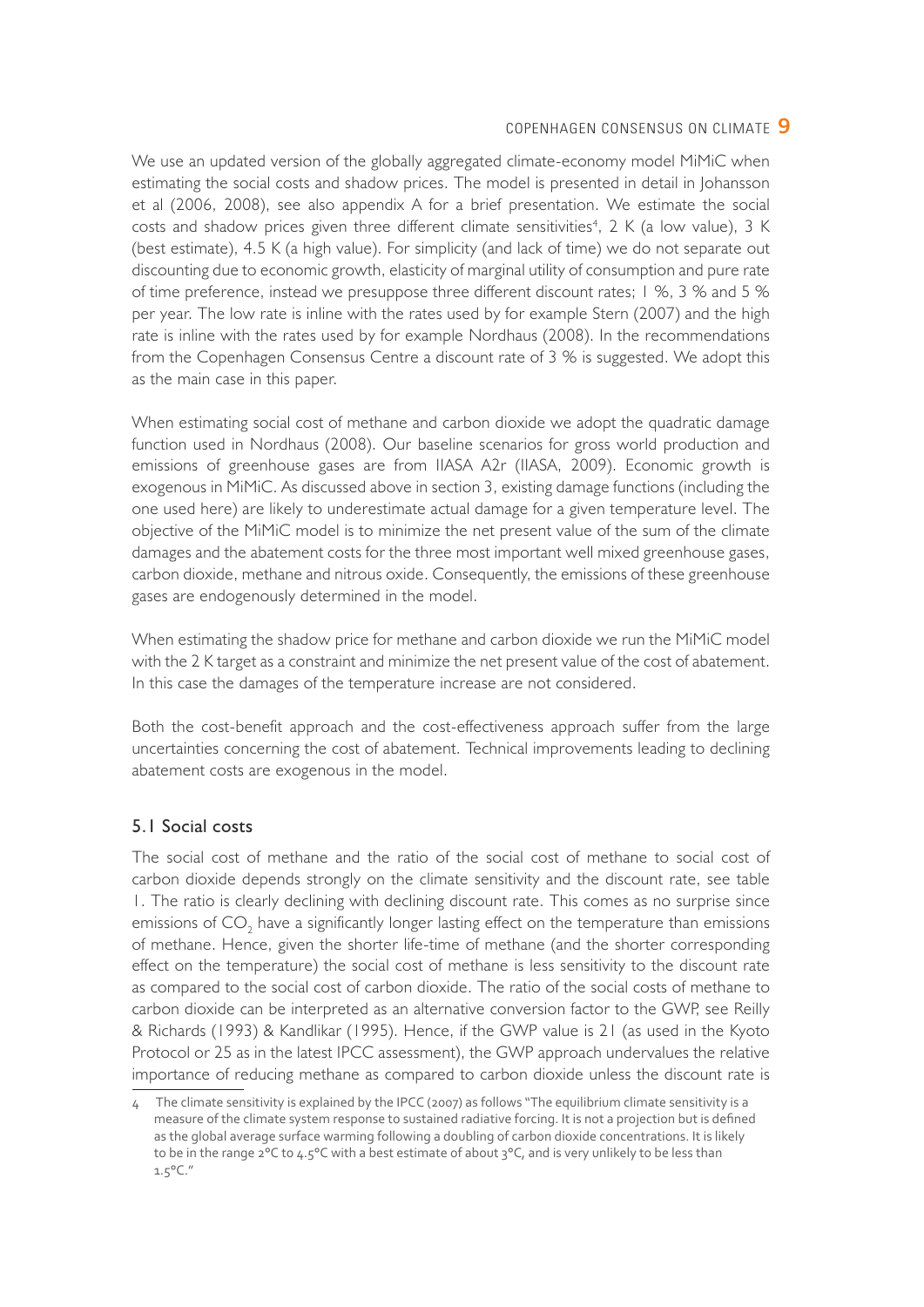low. As can be expected the social cost of methane and carbon dioxide increases strongly with climate sensitivity.

The two extremes for the social cost of methane in our calculation are 210 US\$/ton CH<sub>4</sub> on the lower end and 1700 US\$/ton CH<sub>4</sub> on the higher end (while the corresponding numbers for CO<sub>2</sub> are 3.7 US\$/ton CO<sub>2</sub> and 78 US\$/ton CO<sub>2</sub>). These numbers can be compared to the numbers (implicitly) assumed by Kemfert and Schill which are 275 US\$/t CH<sub>4</sub>, 407 US\$/t CH<sub>4</sub> and 974 US\$/t CH $_4^{\,5}$  (while their numbers for CO $_2$ , taken from Tol (2008), are 13.1 US\$/t CO $_2^{\,}$ , 19.4 US\$/t CO<sub>2</sub> and 46.4 US\$/t CO<sub>2</sub>). Hence, even though Kemfert & Schill use an inconsistent approach, their assumptions on the benefit side seem to be roughly in line with our results on the social costs of methane, but without including the upper level of our estimate.

|               | Climate Sensitivity (K)       |                               |                             |  |  |  |
|---------------|-------------------------------|-------------------------------|-----------------------------|--|--|--|
| Discount rate | 2 K                           | 3 K                           | 4.5 K                       |  |  |  |
|               | (US\$ / $t$ CH <sub>4</sub> ) | (US\$ / $t$ CH <sub>4</sub> ) | (US\$ / t CH <sub>a</sub> ) |  |  |  |
| %             | 600(21)                       | 1000(22)                      | 1700 (22)                   |  |  |  |
| 3%            | 320(42)                       | 520 (42)                      | 780 (42)                    |  |  |  |
| 5 %           | 210(58)                       | 320 (58)                      | 470 (58)                    |  |  |  |

#### Table 1. Cost-benefit case. The social cost of methane in year 2020 (US\$/per ton CH4).

The ratio of the social cost of methane to that of carbon dioxide is shown within the brackets. The social cost of carbon dioxide is obtained by dividing the social cost of methane with the ratio given within the brackets.

#### 5.2 Shadow prices

Given the widespread political support for a global temperature target of 2 K above the preindustrial level, we believe that it is more policy relevant to focus on shadow prices obtained from models where such a target is taken account. Taken such an approach alters the relative importance of reducing methane as compared to carbon dioxide. Hence, the ratio of the shadow price of methane to carbon dioxide in year 2020 is considerably lower than for the ratio of social costs discussed in the previous sub-section, compare table 1 and 2, see also Manne & Richels (2001). The reason is that the temperature response prior to the date that the constraint (i.e., the 2 K targets) starts to bite does not influence the shadow price of an emission pulse. Given the relatively short life-time of the temperature response of methane reductions and that the target will be met beyond the middle of this century the shadow price of methane will be relatively low compared to what is found in the cost-benefit analysis or to its GWP value calculated over 100 years. The case is different for carbon dioxide since it has an almost irreversible effect on the temperature. Hence, given a cost-effectiveness approach (with a 2 K target) the use GWP overvalues the importance of reducing methane in year 2020, and correspondingly, relatively more economic resources should be devoted to reduce long-lived greenhouse gases such as carbon dioxide, see also van Vuuren et al (2006).

<sup>5</sup> The values for the social cost of carbon dioxide that Kemfert & Schill uses are converted to estimates of the social cost of methane by using a GWP equal to 21. As written above this conversion is somewhat inappropriate, but the methodology (implicitly) used by Kemfert and Schill.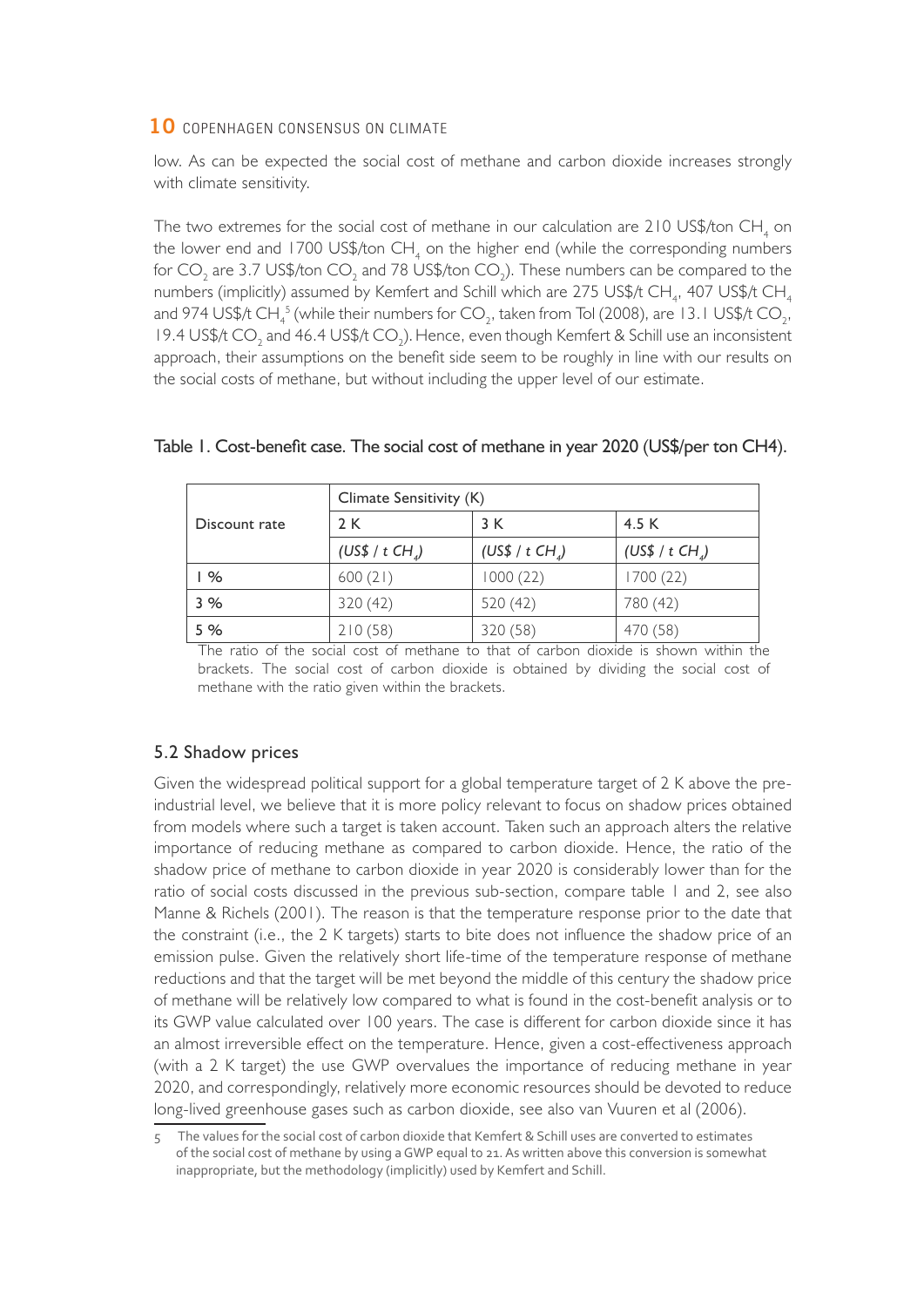|               | Climate Sensitivity (K)       |                               |                               |  |  |  |
|---------------|-------------------------------|-------------------------------|-------------------------------|--|--|--|
| Discount rate | 2 K                           | 3 K                           | 4.5 K                         |  |  |  |
|               | (US\$ / $t$ CH <sub>4</sub> ) | (US\$ / $t$ CH <sub>4</sub> ) | (US\$ / $t$ CH <sub>4</sub> ) |  |  |  |
| %             | 260(3.3)                      | 550(3.7)                      | 3700 (5.0)                    |  |  |  |
| 3%            | 120(5.5)                      | 330(5.7)                      | 980(6.3)                      |  |  |  |
| 5 %           | 65(7.9)                       | 250(9.2)                      | 740 (9.8)                     |  |  |  |

Table 2. Cost-effectiveness case. The shadow price of methane in year 2020.

The ratio of the shadow price of methane to that of carbon dioxide is shown within the brackets. The shadow price of carbon dioxide is obtained by dividing the shadow price of methane with the ratio given within the brackets.

A cost-effectiveness approach does in general imply lower shadows prices on methane as compared to the social costs obtained from the cost-benefit approach. It is only in the case where a high climate sensitivity is assumed where the shadow price is higher in the costeffectiveness case than in the cost-benefit case. The situation is different for carbon dioxide where the shadow prices are higher than the social costs for all separate cases.

As written above, our recommendation concerning main case is to use a discount rate of 3 %, a climate sensitivity of 3 K and a cost-effectiveness approach with a 2 K target for the global average surface temperature. This implies a shadow price of methane emissions equal to 330 US\$/t CH<sub>4</sub> and a shadow price of CO<sub>2</sub> emissions equal to 57 US\$/t CO<sub>2</sub> in year 2020<sup>6</sup>.

Finally, if economic efficiency is a primary aim GWP should not be used to assess and compare benefits of methane abatement with other abatement options, such as  $\mathrm{CO}_\mathrm{_2}$  abatement. GWP calculated over 100 years will overvalue the importance of reducing short-lived greenhouse gases as compared to long-lived gases if the aim is to stabilise the global average surface temperature at 2 K. Given the use of a cost-benefit approach GWP will in general undervalue the importance of reducing methane as compared to long-lived greenhouse gases such as carbon dioxide<sup>7</sup>. Setting aside efficiency, there is political support for the GWP value calculated over a 100 year time period. This approach is adopted within the Kyoto protocol and it would most likely be politically difficult to change metric. Also, estimates on the costs of using the GWP approach instead of an optimal approach of valuing different greenhouse gas emissions are estimated to be rather small, less than about 5-10 % (Johansson, 2006).

## 6 Methane and tropospheric ozone

Methane is an important precursor to the increased background level of tropospheric ozone. Tropospheric ozone<sup>8</sup> carries along a lot of other impacts besides being a greenhouse gas. It has serious negative impacts on human health, ecosystems and forest and agricultural

<sup>6</sup> These values will increase over time beyond year 2020.

<sup>7</sup> Note that we have assumed full global cooperation in both the cost-benefit case and the cost-effectiveness case. The general result concerning the relative valuation of methane to carbon dioxide per ton emission should not change considerably if partial cooperation was assumed in the modelling.

<sup>8</sup> Note that tropospheric ozone is not a primary pollutant but created through reactions by precursors, such as methane, nitrogen oxides, carbon monoxide and volatile organic compounds.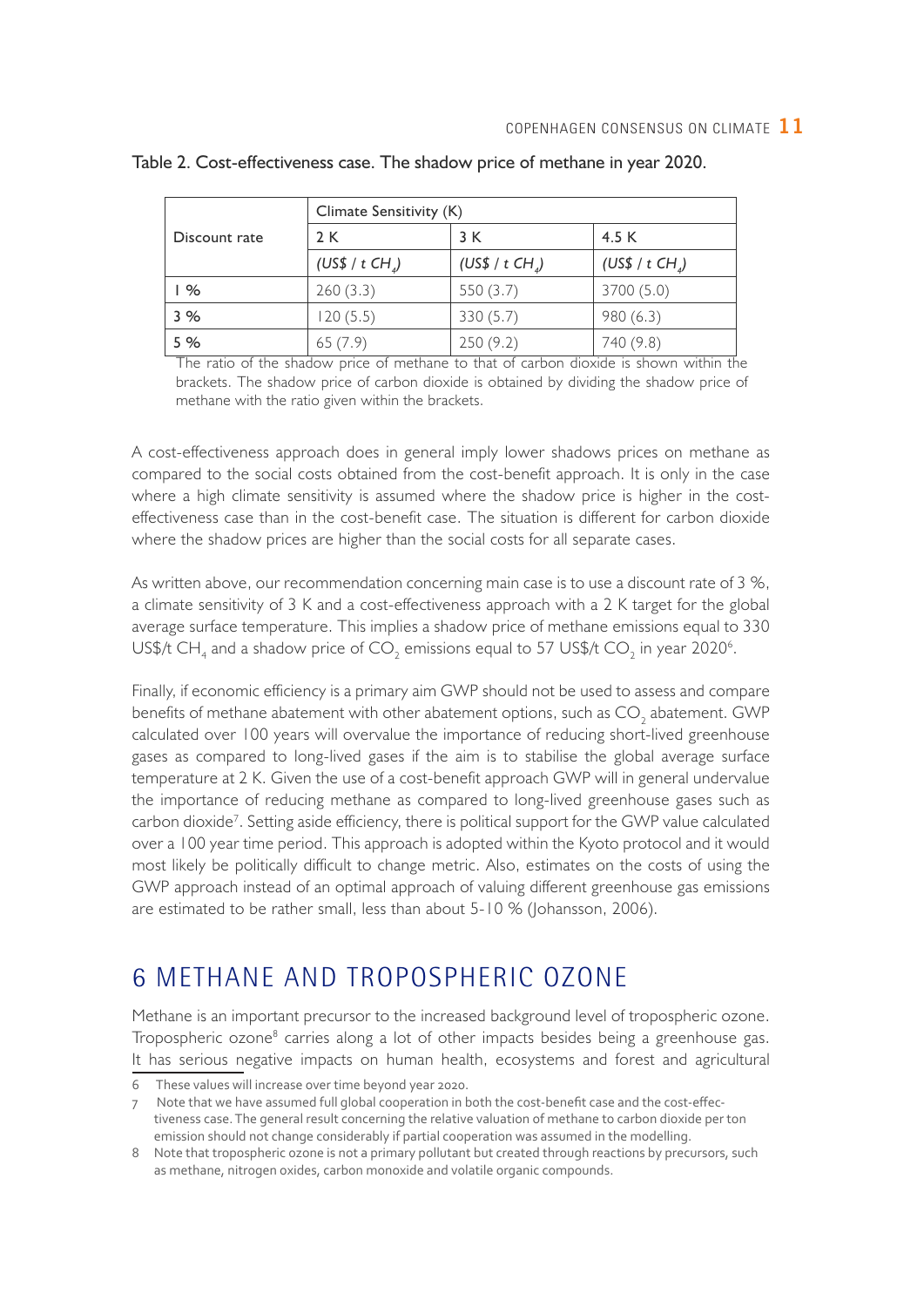productivity<sup>9</sup>. It is only recently that abetment of methane has been considered as an option to reduce tropospheric ozone levels. Historically, tropospheric ozone has been approached as a local and/or regional atmospheric environmental problem and the policies in place to reduce the tropospheric ozone load have focused on precursor important on such a spatial scale (West & Fiore, 2005; The Royal Society, 2008). Methane on the other hand is globally well-mixed due to its relatively long atmospheric life-time and therefore affects the level of tropospheric ozone all over the globe.

We will touch upon two aspects concerning tropospheric ozone:

- Tropospheric ozone has a negative impact on the biospheric carbon stock.
- Tropospheric ozone carries along a range of health and economic problems. The economic impacts of these have been quantified in the academic literature and we briefly summarize what they imply for the social cost of methane.

#### 6.1 Tropospheric ozone and the biospheric carbon stock

Tropospheric ozone is well known to have important impacts on plant physiology (Stitch, 2007; The Royal Society, 2008). Recent estimates have pointed to the fact that tropospheric ozone has a strong negative impact on the carbon stock in biomass and soil. Stitch et al (2007) suggests that by year 2100 the radiative forcing caused by elevated atmospheric  $CO<sub>2</sub>$ levels which are caused by a decrease in the CO $_2$  sink induced by tropospheric ozone may be higher than the direct global average radiative forcing of tropospheric ozone. The direct radiative forcing of troposperic ozone is estimated to be about  $0.5$ -0.7 W/m<sup>2</sup> by year  $2100$ . Today, methane is accountable for a roughly a fourth of the elevated average tropospheric ozone level and will remain important for the future concentration of tropospheric ozone. However, it is hard to judge given existing integrated assessment models how large this effect is on the social cost and shadow price of methane, but it would raise the numbers.

#### 6.2 Non-climate co-benefits of methane mitigation

The non-climate related economic benefits of reducing tropospheric ozone through methane abatement have been assessed in West and Fiore (2005) and West et al  $(2006)^{10}$ . The health impacts of tropospheric ozone are primarily associated with acute and chronic effects on the respiratory system and daily premature mortality, while the impact of tropospheric ozone on agricultural and forestry production is that it reduces the yields (West & Fiore, 2005; West et al, 2006; The Royal Society, 2008).

We base our calculations of the benefits of reducing the ozone level on West & Fiore (2005), West et al (2006) and West et al (2007). However, we update their calculations so that numbers consistent, concerning the discount rate, with the social costs/shadow prices presented in section 5 can be presented.

According to West and Fiore (2005) the non-mortality benefits of reducing tropospheric ozone is close to linear in concentration and can be divided into the following categories

<sup>9</sup> Stratospheric ozone is important for capturing UV radiation, tropospheric ozone is not.

<sup>10</sup> The literature on this topic is very sparse.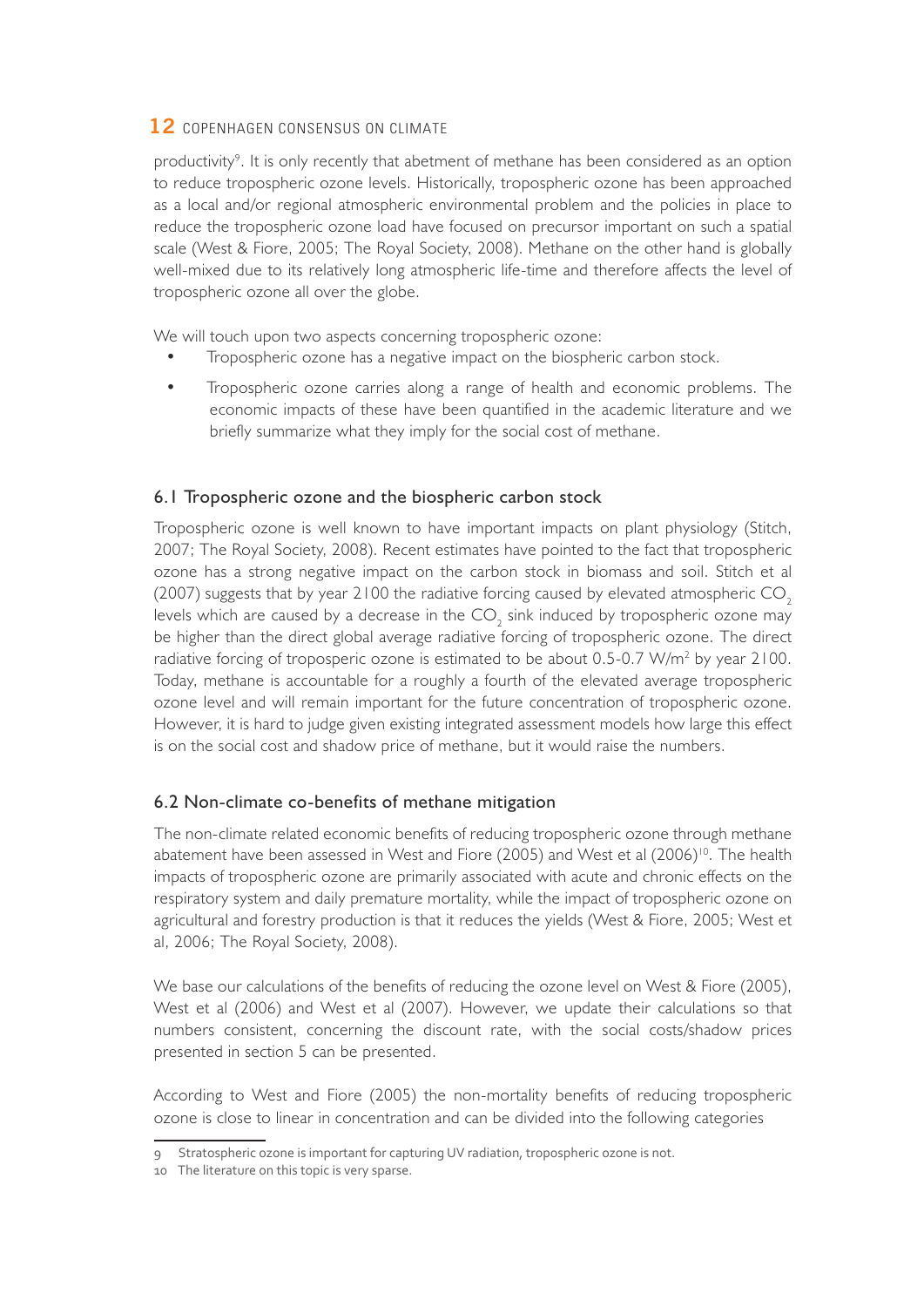- Agricultural benefits = US\$ 2.8 billion /yr/ppb  $O_3$ .
- Forestry benefits = US\$ 1.7 billion /yr/ppb  $O_3$ .
- Human health (non-mortality) =  $US$3$  billion /yr/ppb O<sub>3</sub>.

West et al (2006) and West et al (2007) estimate the global mortality effects of changes in the global ozone concentration in year 2030. West et al (2007) present two scenarios from where we estimate a linear mortality tropospheric ozone relationship to about 32 000 mortalities per ppb of the population-weighted 8-h daily maximum ozone level. West et al (2006) presents a slightly lower value of 26 000 mortalities per ppb of the population-weighted annual average 8-h daily maximum ozone level. In both cases the global population is assumed to 9.17 billion. In the calculations presented below we will use the change in annual mean tropospheric ozone concentration instead of population weighed annual average 8-h daily maximums and assume 30 000 mortalities per ppb of the global average tropospheric ozone. The use of an annual mean instead of population weighed annual average 8-h daily maximums implies that we will underestimate the impacts on mortalities of reducing the ozone level<sup>11</sup>. Further, we estimate from Shindell et al (2005), West & Fiore (2005) and Fiore et al (2008) that one ppb change in atmospheric CH<sub>4</sub> gives on average over the globe a change of 0.004 ppb O<sub>3</sub>. As written in the beginning of this section, the effect of changing the atmospheric concentration of methane has a global impact on the ozone concentration. However, the local impact on the ozone level depends on chemical and metrological conditions and is not uniform over the globe. Also, 1 M ton of atmospheric  $\mathsf{CH}_4$  corresponds to 0.3646 ppb  $\mathsf{CH}_4$  (Tanaka, 2008).

In order to estimates the social cost of methane through its effect on the non-climate impact of tropospheric ozone we have to assign a Value of a Statistical Life (VSL). We take the assumption in West et al (2006) and set global average VSL to US\$1 million. As an alternative we include a rather high global average VSL of US\$ 3 million. We scale the mortalities per ppb tropospheric ozone to the global population. The population is assumed to be 7.8 billion by 2020 and there after to grow with  $1\%$  per year<sup>12</sup>.

As seen in table 3, the non-climate benefits of abating methane through its effect on tropospheric ozone is comparable in size to the social cost estimates in table 1 and the shadow prices in table 2. The non-climate benefits of methane reduction are strongly dependent on the VSL assumption, but not very strongly dependent on the discount rate, due to the relative short life time of methane<sup>13</sup>. To get the numbers in table 3 directly comparable to benefit numbers in Kemfert and Schill they should be divided by methane's (old) GWP value of 21.

If these non-climate benefits of methane abatement were taken into account in the benefitcost ratios presented in Kemfert & Schill these ratios would roughly double. However, even if we believe that it is important to recognise these benefits when suggesting climate related measures we hold the position than they should be of second order importance since they are not climate benefits. Besides, the literature on this topic is sparse and the numbers uncertain.

<sup>11</sup> From West et al (2006) we estimate that we will underestimate the mortalities by about 40 %.

<sup>12</sup> The population projection is set to roughly equal the scenario in the IIASA A2r scenario.

<sup>13</sup> Note that there is a difference in the time dynamics of the impacts on ozone and temperature following changes in methane emissions. In the latter case the effect is dependent on the inertia of the climate system while in the former case it is not. Hence, the effect on the ozone level decays with methane's perturbation life time of 12 years.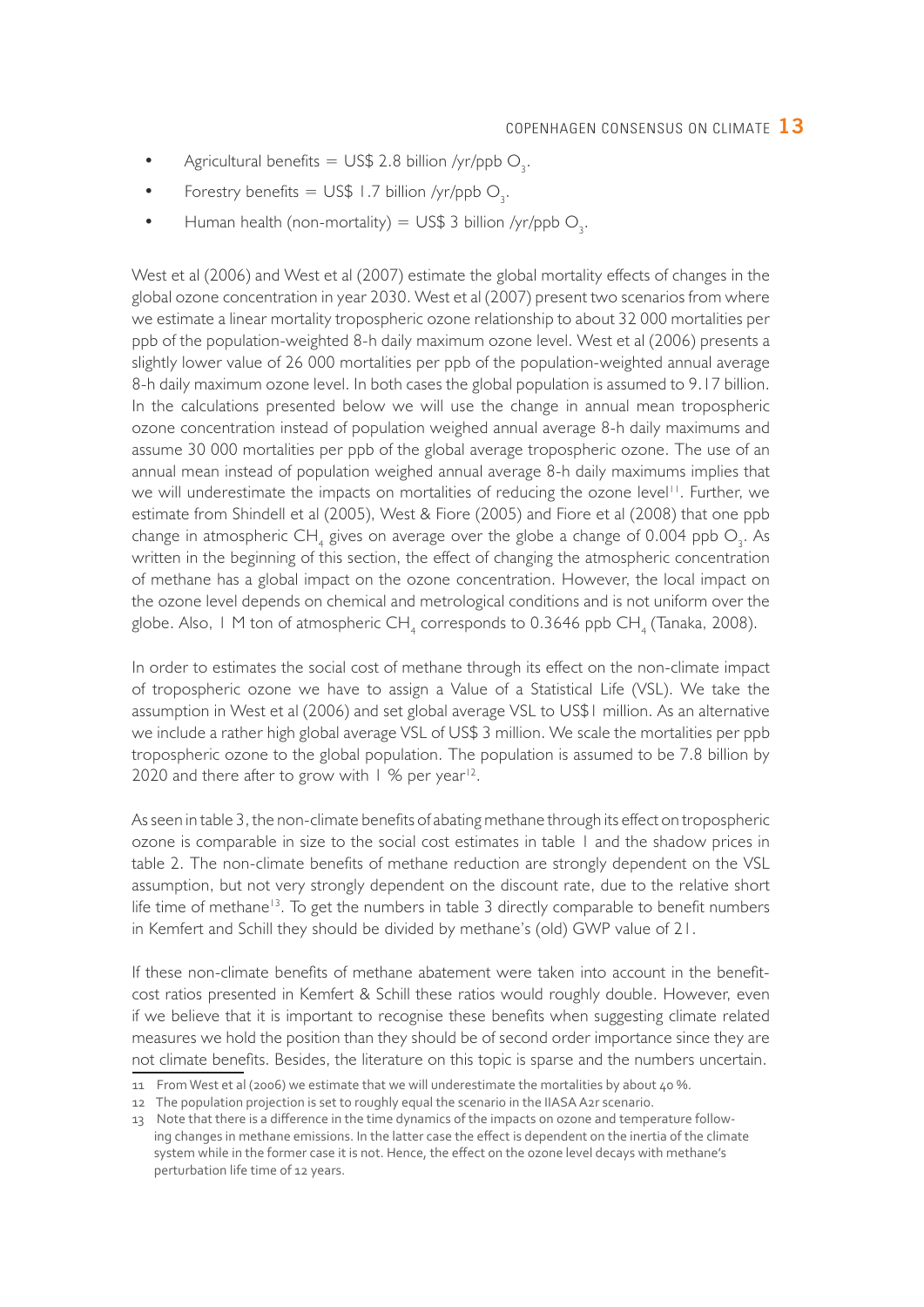Finally, the calculation presented in this section was done given immensely large simplifications of the atmospheric chemistry, still the calculation produce meaningful results since they are based on results from advanced models (West et al, 2006, 2007; Fiore & West (2005)) and by that methane has a global impact on the tropospheric ozone level. There are also a range of additional uncertainties that we have not assessed here. Thus, the uncertainty is larger than what is presented in table 3. Our benefit estimates are higher than what is found in West et al (2006). The reason for this is a result of that they only considered the benefits from methane abatement over a rather limited period of time.

|               | $VSL = I$ million             | $VSL = 3$ million             |  |
|---------------|-------------------------------|-------------------------------|--|
| Discount rate | (US\$ / $t$ CH <sub>4</sub> ) | (US\$ / $t$ CH <sub>4</sub> ) |  |
| 1%            | 580                           | 1500                          |  |
| 3%            | 470                           | 1200                          |  |
| 5%            | 390                           | 930                           |  |

|                | Table 3. Social cost of methane through its effect on non-climate impacts of tropo- |  |  |  |
|----------------|-------------------------------------------------------------------------------------|--|--|--|
| spheric ozone. |                                                                                     |  |  |  |

### 7 Climate tax on beef meat

As discussed in Kemfert & Schill some abatement option may have considerable implementation barriers. For example, there are cheap options to reduce methane from ruminants, and measures to reduce emissions from rice fields, but how should a policy be constructed so that these abatement options are realised efficiently? Actors are in general small in scale, geographically scattered and the emissions hard to monitor. Also, for livestock management the low cost abatement potential is small, e.g., the abatement potential below a marginal cost of 60 US\$/t CO<sub>2</sub> equivalents are less than 10 % of the methane emissions from that sub-sector.

Beef production does not only cause large methane emissions, but also indirectly large emissions of nitrous oxide (N<sub>2</sub>O) per produced kg of meat, and some CO<sub>2</sub>, leaving aside induced deforestation. In total the greenhouse gas emission per eatable unit of energy of beef is around 8 times higher than for poultry, and 50 times higher than for beans when emissions are converted to CO $_{_2}$  equivalents using GWPs calculated over 100 years. Due to these large differences in emissions between different food stuff, a changed diet, containing less beef, could decrease the greenhouse gas emission considerable (Carlsson-Kanyama & González, 2009; Stehfest et al, 2009; Wirsenius et al, 2009). Using a nutritious and healthy diet as the norm, it is obvious that there is a considerable substitutability between different sorts of food from a nutritional perspective. Substitutability is still substantial when considering the prevailing preferences for meaty texture, since several different meat types are available, as well as vegetable-based meat substitutes.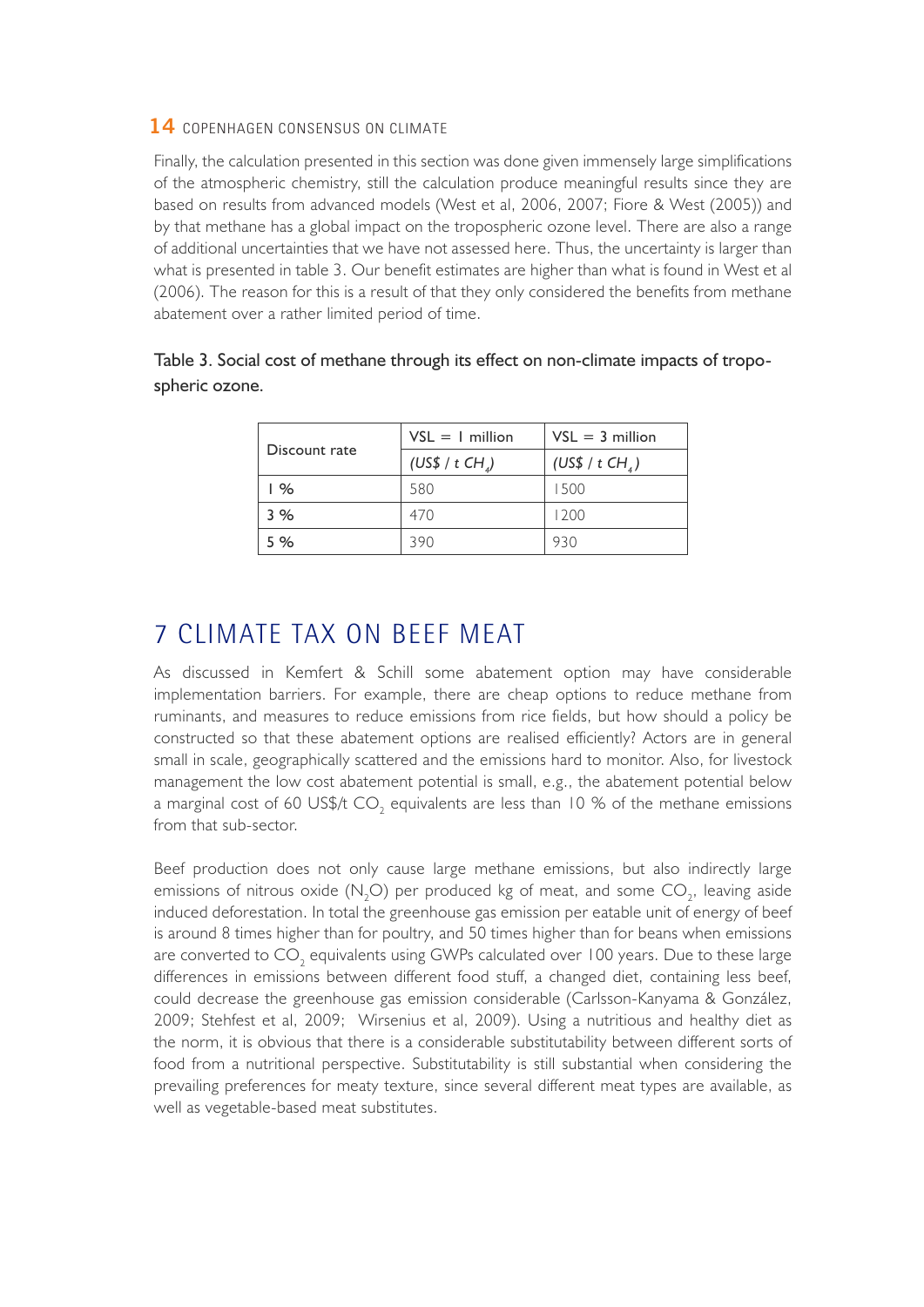These aspects point towards that output based policies may be a realistic alternative, at least in the developed countries where food security is less of a problem. See for example Hoel (1998), Schmutzler & Goulder (1997) and Sterner (2003) for discussions on when output taxes may be the suitable policy of choice to curb emissions. Changing the diet of the people is a difficult and controversial issue. However, output taxes on gasoline have changed peoples driving patterns as well as the energy efficiency of vehicles. Similar effect could be achieved by introducing a greenhouse weighted consumption tax on beef. In this section we will analyze the benefit-cost ratio of a tax on beef in OECD countries as policy to reduce beef consumption and thereby methane and other greenhouse gas emissions.

To give a tentative back of the envelope estimate of the cost of the tax we calculate the deadweight loss of the tax under two cases and interpret those as the cost of the policy<sup>14</sup>. The two cases are:

- 1. The ruminant market in OECD is assumed being a closed economy and we only account for own price effects.
- 2. The ruminant market in OECD is assumed being small open economy. Also in this case we only account for own price effects.

Given the size of the OECD, the former case is probably a better approximation than the latter.

A demand price elasticity of -1.3 is assumed based on Allais and Nichele (2007) and Burton and Young (1991) and a supply price elasticity of 1 based on Banse et al (2005). Both the demand and supply elasticities are based on data for the EU. The supply elasticity is only of importance in the closed economy case since the producer price is unaffected in the small open economy case. The OECD average retail price of beef meat products is estimated to US\$ 12 per kg and a simple linear extrapolation is used to project the baseline beef consumption in the OECD countries to 28160 kton carcass weight in 2020 (FAOSTAT, 2009).

The life cycle greenhouse gas emissions from reduced beef consumption are estimated to be about 25 kg CO<sub>2</sub>-eq / kg beef in carcass weight (Williams et al, 2006). Combining with data from Cederberg et al (2009), we estimate the emission of CH<sub>4</sub> to 0.7 kg /kg beef and the N<sub>2</sub>O emissions to 0.02 kg/kg beef and 3 kg of CO<sub>2</sub>/kg beef. Since several greenhouse gases are involved, their relative weight is of crucial importantance for the B/C ratios. For that reason we study three cases, one case that corresponds to Kemfert & Schill's case with a carbon dioxide price of 46 US\$/t CO<sub>2</sub> and using GWP calculated over 100 years as the relative weights for the different gases, a case where shadow prices of emissions are based on a cost-effective approach with a climate sensitivity of 3 K and a discount rate of 3%15, see table 2, and a case where also the non-climate co-benefits of tropospheric ozone assuming a VSP of 1 million US\$ is included, see table 3.

Our results show that the abatement level is about twice as large in the small open economy case as in the closed economy case for a given tax level. However, the B/C ratios vary very little between the two cases, less than 0.1. For that reason only the B/C ratio for the closed

<sup>14</sup> This should been seen a very rough and first estimate, to getter better results an agriculture sector model where existing subsidies and policies are taken into account should be used. Given the time frame for this project there was no time to do such a calculation.

<sup>15</sup> In this case the relative value of nitrous oxide to carbon dioxide is 300.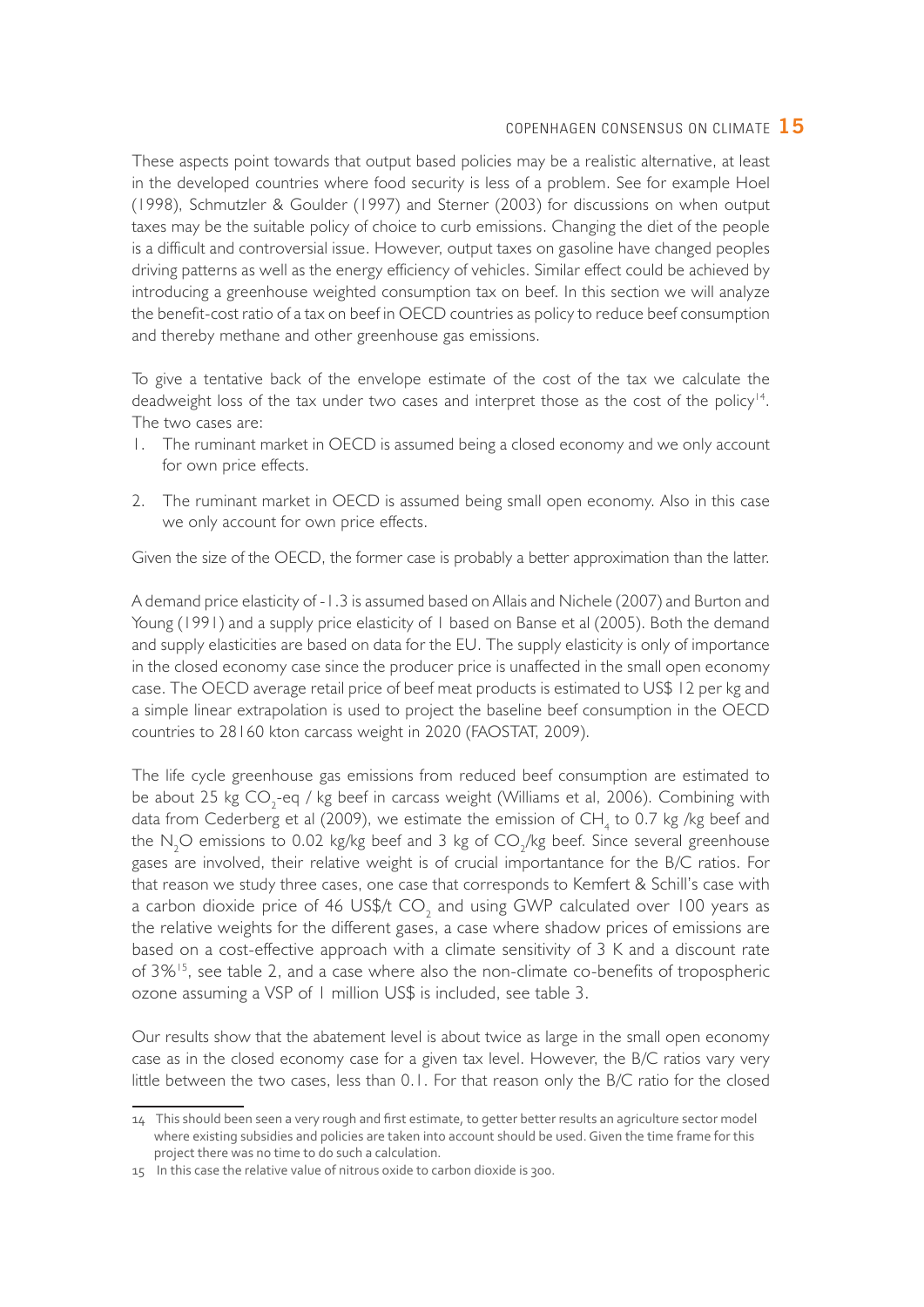economy case is presented in table 4. We can also see that a low tax on beef has a fairly high B/C ratio.

Reduced beef consumption has additional benefits to those discussed above. Most importantly, land required for the global agricultural system would be reduced if beef consumption is reduced. Cattle ranching is a major driver of tropical deforestation, and reduced consumption of beef in the OECD countries would alleviate some of the pressure on the tropical forests as land prices would probably drop. This aspect suggests that the B/C ratio would be higher for a beef tax than what we have estimated here. Furthermore, decreased land demand and reduced land prices will increase the cost-effective potential of using bioenergy as a carbon mitigation option in the energy system (Wiresnius et al 2009).

| Tax on<br>ruminant<br>meat | Open small economy     |                                               | Closed economy         |                                               | B/C ratios          |                    |                           |
|----------------------------|------------------------|-----------------------------------------------|------------------------|-----------------------------------------------|---------------------|--------------------|---------------------------|
| (US\$ / kg<br>beef)        | Reduction<br>(kt meat) | Reduction<br>$(M \text{ ton})$<br>$CO, -eq$ ) | Reduction<br>(kt meat) | Reduction<br>$(M \text{ ton})$<br>$CO, -eq$ ) | <b>Base</b><br>case | Cost-<br>effective | Cost-<br>eff and<br>ozone |
| 0.5                        | 1455                   | 36                                            | 657                    | 16                                            | 4.7                 | 3.3                | 4.7                       |
|                            | 2783                   | 70                                            | 1302                   | 33                                            | 2.4                 | 1.7                | 2.4                       |
| $\overline{2}$             | 5114                   | 128                                           | 2555                   | 64                                            | $\cdot$ 2           | 0.9                | $\overline{1.2}$          |
| 3                          | 7091                   | 77                                            | 3759                   | 94                                            | 0.8                 | 0.6                | 0.8                       |

Table 4. Reductions in beef meat consumption due to a beef tax in OECD, and the greenhouse gas mitigation expressed in GWP calculated over 100 years.

The B/C ratios are presented for Kemfert & Schill's high benefit case, assuming a carbon price of 46 US\$/CO2-eq, and cost-effective case with a climate sensitivity of 3 K and a discount rate of 3 %, and finally a cost-effective case with the ozone co-benefit included, assuming a VSL of 1 million US\$.

### 8 Recommendations and conclusions

As written in the introduction we find ourselves in agreement with the abatement estimates presented in Kemfert & Schill. Instead of discussing these abatement measures in detail we have mainly discussed aspects related to the benefit estimates of methane. As we wrote in section 3 there are serious problems with benefit estimates concerning climate measures. For that reason we recommend the use of shadow prices estimated from models with specific climate targets. We therefore suggest that the Copenhagen Consensus should use shadow prices estimated from integrated assessment models where the widely supported 2 K target is taken into account. We further suggest that the shadow prices are estimated assuming a climate sensitivity of 3 K and a discount rate of 3 %. By using these midrange estimates for our calculation, we end up with shadow prices that slightly supersede the high social cost of carbon presented by Kemfert & Schill of 46 US\$/t CO<sub>2</sub>. To support shadow prices of around 15 US\$/ton CO<sub>2</sub>, also presented by Kemfert and Schill, we either have to assume a less stringent climate target or assuming a low climate sensitivity and a discount rate of 5 %.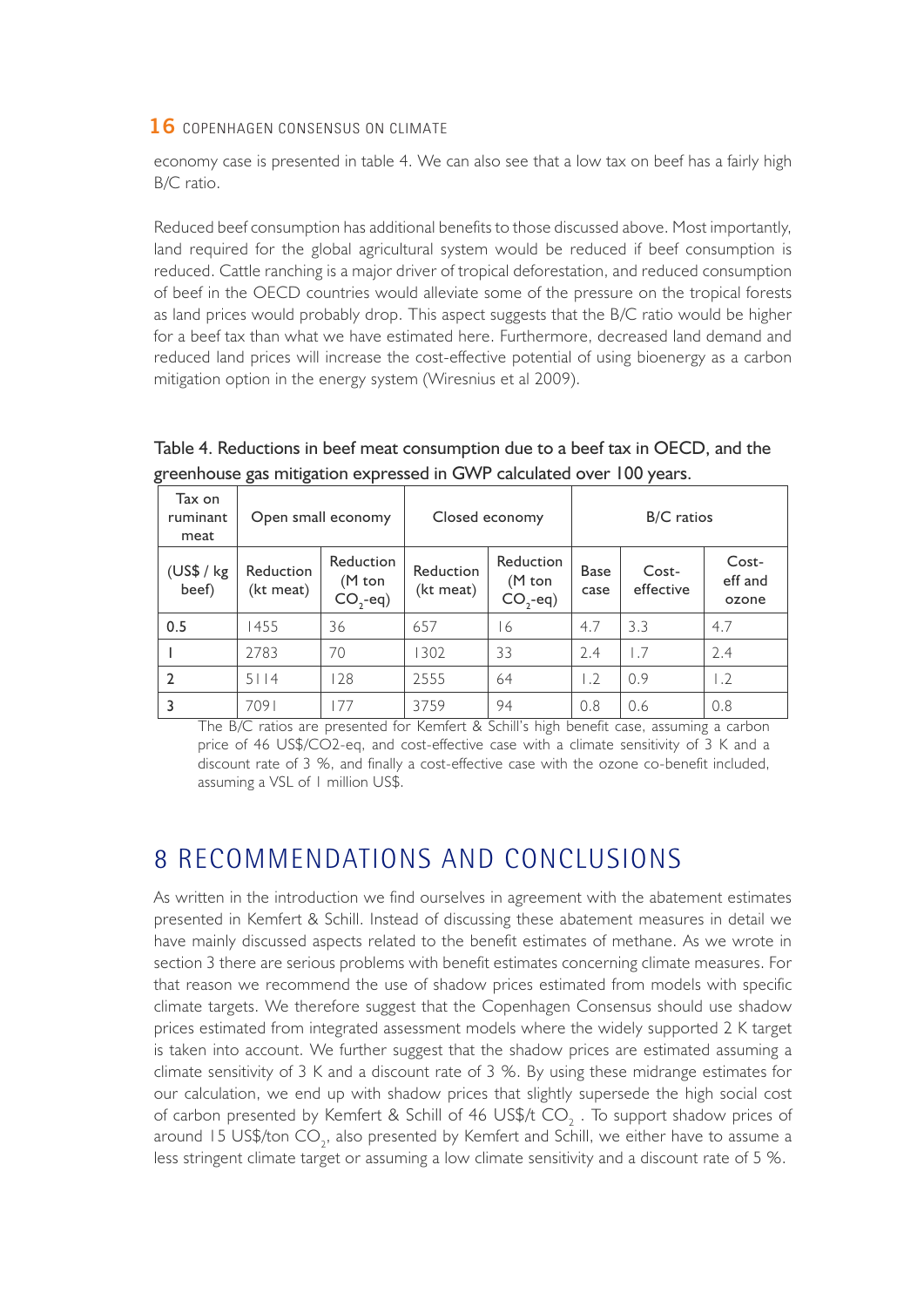Even though we support the assumption of a carbon price of about 50 US\$/t CO<sub>2</sub>, the costeffective approach prescribe that the relative valuation of methane is considerable lower than estimated using the GWP calculated over 100 years. Instead of valuing methane as 21 high as CO<sub>2</sub> per ton emission as Kemfert and Schill implicitly do, we suggest that methane should only be valued about 6 time as high, see section 5 and table 2.

When considering that methane is an important precursor to the global level of tropospheric ozone, the relative value of methane emissions should, however, increase. By assuming that a global average value of a statistical life is US\$ 1 million, the ozone related benefit of methane mitigation more than double the cost-effective valuation of methane, see section 6 and table 3. However, the literature concerning the non-climate tropospheric ozone benefits of methane abatement is sparse. The numbers should therefore be seen as rather preliminary.

Thus, taking a cost-effectiveness approach (assuming a 2 K target, a climate sensitivity of 3 K and a discount rate of 3 %) and valuing the non-climate benefit of tropospheric ozone, the B/C numbers presented in Kemfert and Schill with a SCC of 46  $US$/t$  CO<sub>2</sub> should roughly be in line what we suggest. If the expert panel appointed by the Copenhagen Consensus Centre prefers another approach, the relative weight of methane should be adjusted accordingly, based on table 1, 2 and 3. Also, we find little support for using either of Kemfert & Schill's two lowest (implicit assumptions) on the social cost/shadow price of methane if methane's impact on tropospheric ozone is considered.

As discussed by Kemfert and Schill many sources of methane are non-point emission sources. This makes it harder to regulate and control methane emissions from these sources than, for example, the pricing of carbon dioxide emissions from fossil fuels. Still, Kemfert and Schill recommend using their portfolio 1, which includes several mitigation options in the agricultural sector, unless policy makers find the implementation barriers too large. They also argue that mitigation efforts of methane should be spread over several sectors to diversify risk. We claim that there are reasons to diversify risk for climate mitigation as a whole, but not for measures targeting only methane. Furthermore, we argue that there are three reasons why policy makers should not rely to any large extent on technical mitigation options in the agricultural sector as for now. First, as Kemfert and Schill also point out, the engineering cost estimates may be in reality higher for several reasons, e.g., transactions costs and intangible costs are not taken into account and may be large. Secondly, we are not convinced that there are not significant indirect emissions of GHG for some mitigation options. For instance, adding fat to the cattle feed to reduce the methane emissions from enteric fermentation could lead to large indirect emissions. Oil crops often cause quite large  $\rm N_2O$  emissions, and maybe even more important, palm oil is a major driver of deforestation in Malaysia and Indonesia, thus causing large  $\mathrm{CO}_2^{\phantom{\dag}}$  emissions. Finally, there are yet no convincing policy instruments suggested in the literature that would induce methane abatement measures in the agricultural sector. As the emissions hardly can be taxed directly or included in permit trading schemes, due to high monitoring costs, it is hard to provide reliable incentives to farmers to adopt the measures.

For these reasons we suggest to focus primarily on methane emissions from solid waste management, coal mine methane and natural gas, thus aiming at the large scale sources which are easy to monitor. The possibility for successful implementation is much larger. If emissions in the agricultural sector are to be targeted we suggest a tax of around 1 US\$/ kg beef (carcass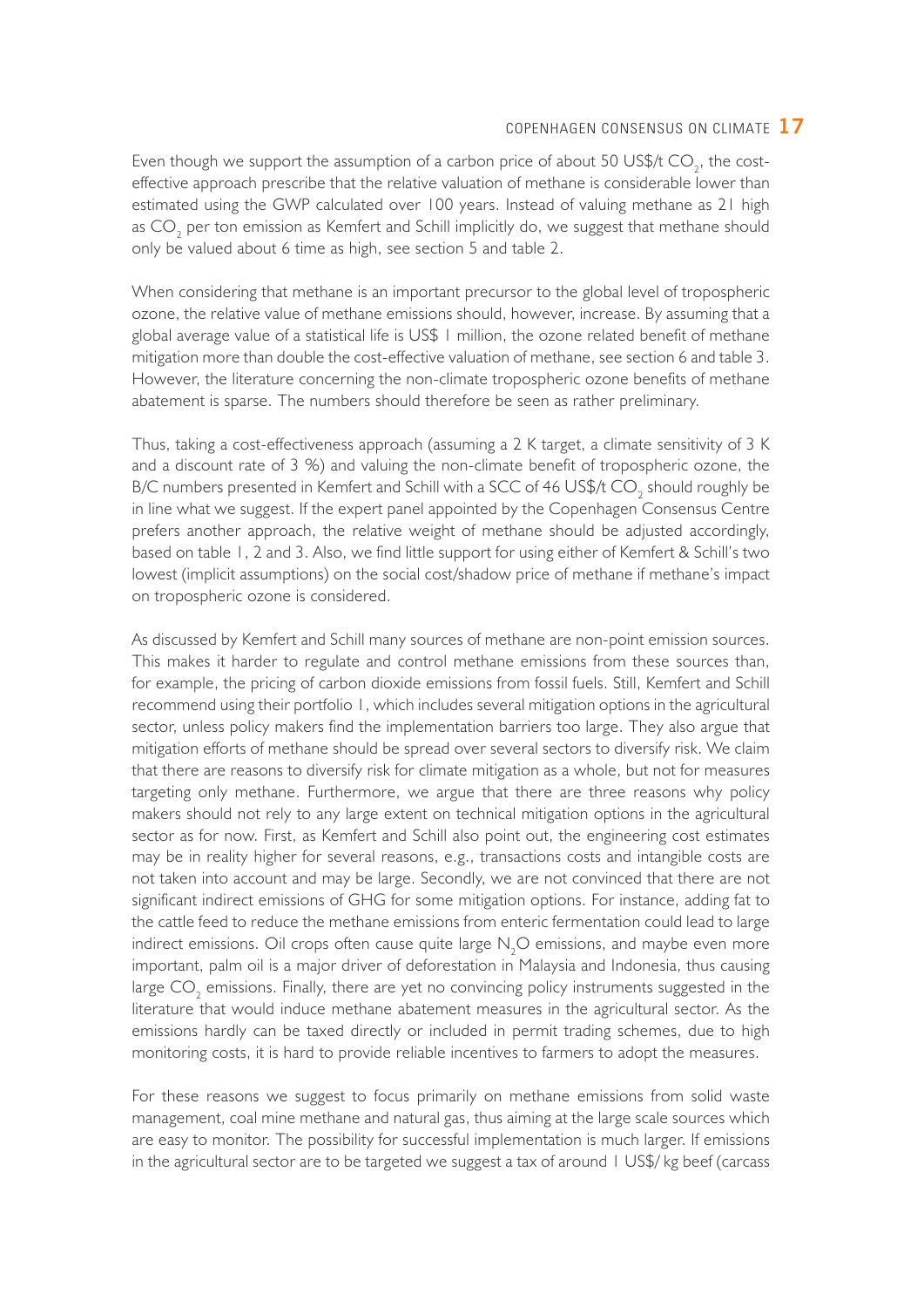weight) to affect the diets of people in the OECD countries. This policy is, if it gained political acceptance, fairly easy to implement.

Just as Kemfert and Schill point out that their estimates are very rough we would like to do that to concerning our estimates. We have tried to give crude numbers on how to adjust Kemfert and Schill's benefit-cost ratios to be consistent with a cost-effectiveness approach, and have added the benefit methane abatement has on tropospheric ozone. If the expert panel appointed by the Copenhagen Consensus Centre prefers a cost-benefit approach to climate change we have provided numbers so benefit-cost ratios can be calculated given such an approach. In addition, we have also provided rough and preliminary numbers on the benefit-cost ratio of a beef tax. All these calculations are inherently uncertain due to both parametric and structural uncertainties and simplifications. Especially the beef tax calculation should be seen as very tentative. Still, we think that our estimates complements the data provided by Kemfert and Schill and also give guidance for the Copenhagen Consensus on some crucial aspects in order to make a consistent assessment of different mitigation efforts.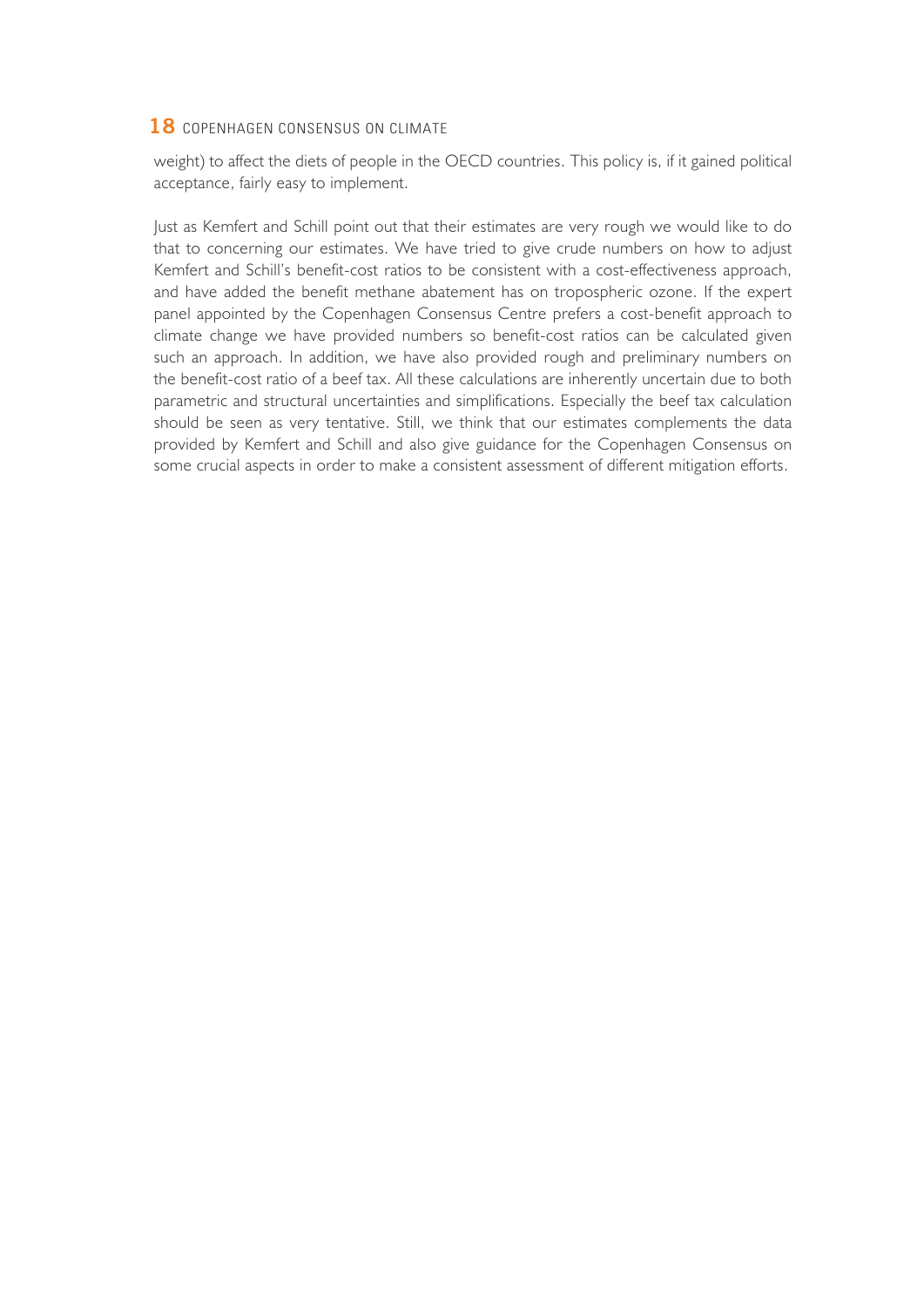### Appendix A. The MiMiC model

The Multigas Mitigation Climate (MiMiC) model is a globally aggregated optimizing integrated assessment model. The version used here is an updated version of the MiMiC model presented and used in Johansson et al (2006, 2008). The main differences between the model used here and the versions in Johansson et al (2006, 2008) are that the energy balance module has been improved (by the use of an upwelling-diffusion energy balance model), the carbon sink has been recalibrated, climate-feedbacks on the carbon cycle are taken into account and updated data are used to initialize and fit the model to historical global average radiative forcing and surface temperature levels.

The model runs between the years 1880-2200 with yearly time steps over the period 1880 to 2004 and with 5 year time-steps over the period 2005 to 2200. The period 1880 to 2004 is used to calibrate the forcing strength of aerosols and initialize the carbon cycle model and the energy balance model.

 $\text{CO}_2$  concentrations are modelled by a linear pulse representation of the Bern carbon cycle model based on Joos et al (1996).  $\mathsf{CH}_4$  and  $\mathsf{N}_2\mathsf{O}$  concentrations are modeled using the global mean mass-balance equations (Prather & Ehhalt, et al., 2001), taking the feedback effect  $CH<sub>4</sub>$ has on its own atmospheric lifetime into account. The equations for radiative forcing are the expressions given in TAR (Ramaswamy et al., 2001). We also include the indirect effect of methane concentration on tropospheric ozone and stratospheric water vapor concentrations (Wigley et al., 2002). The relationship between aerosols emissions and its direct and indirect radiative forcing is assumed to be linear.

The energy balance model used to calculate the temperature response from changes in the radiative forcing is based on a linear Upwelling Diffusion Energy Balance Model with polar overturning. The model is calibrated to emulate the global average surface response of AOGCMs, see Johansson (2009) more details.

Abatement costs are modelled with the aid of abatement cost functions. The abatement cost of  $CO_2$  abatement are based on the EPPA model and the GET model, while the abatement cost of reducing methane and nitrous oxide is primarily based on EPA (2006) and EMF 21.

Baseline scenarios for the period 2010 to 2100 for  $CO_2$ , CH<sub>4</sub> and N<sub>2</sub>O and for the Gross World Product are taken from the IIASA A2r scenario which is an updated version of the SRES A2 scenario; see Riahi et al (2006). After 2100 these scenarios are extrapolated. Abatement of emissions is only allowed from the year 2015 and onwards.  $\mathsf{CO}_2$  emissions from land use change follow the A2r scenario and no abatement of these emissions are considered.

The radiative forcing for halocarbons and aerosols are assumed to exogenously decline over time. For halocarbons the radiative forcing decline with 1 % per year. This decline rate correspond to the inverse of the atmospheric lifetime of the CFC with the highest forcing, i.e., CFC-12. For aerosols the radiative impact is constant at the year 2000 level up until to 2015 and then declines with 2 % per annum.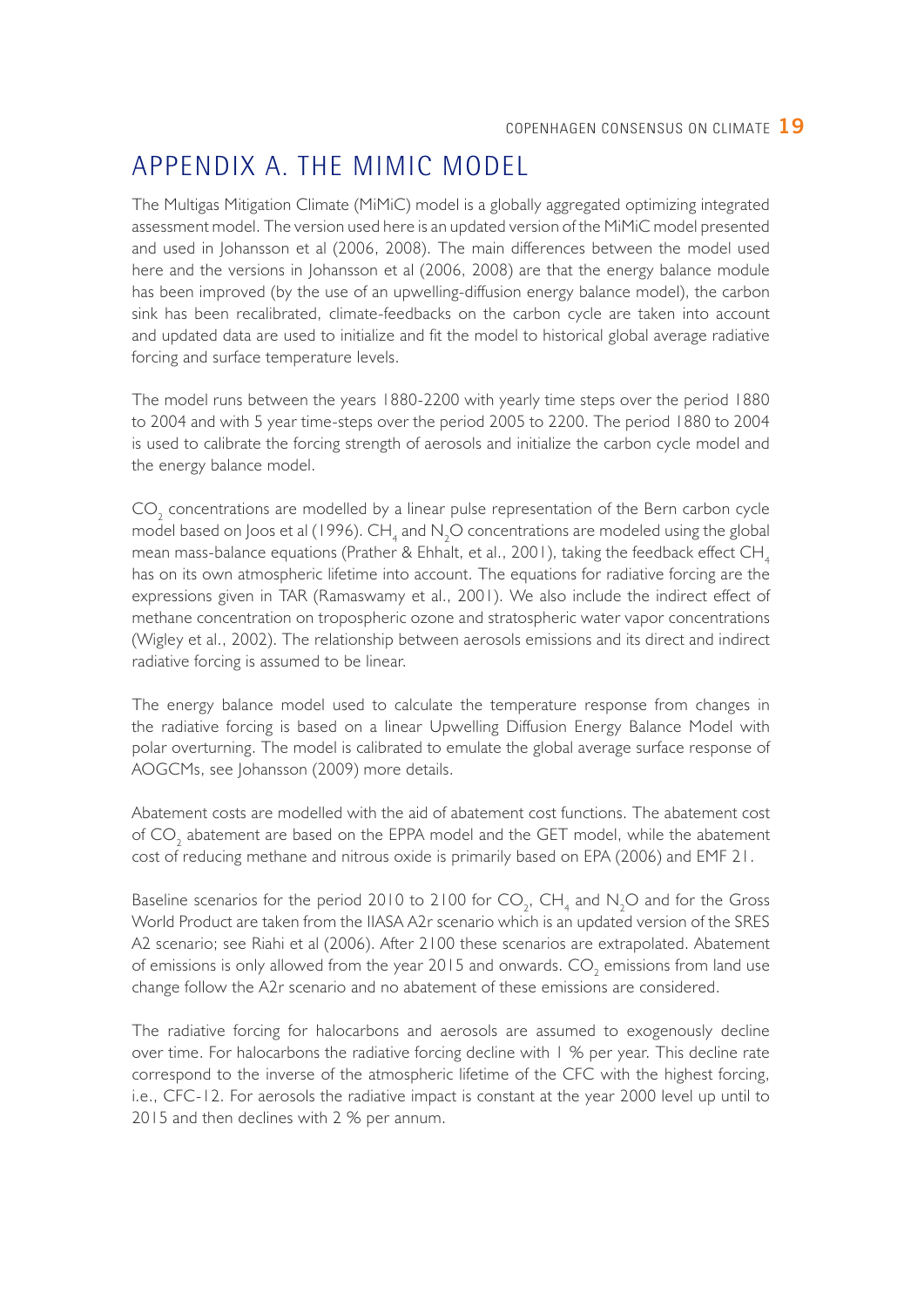In the case when the model is run as a cost-benefit model the damage function from Nordhaus is used (2008). The climate sensitivity and discount rate is varied in this paper in order to show the great importance of these two parameters.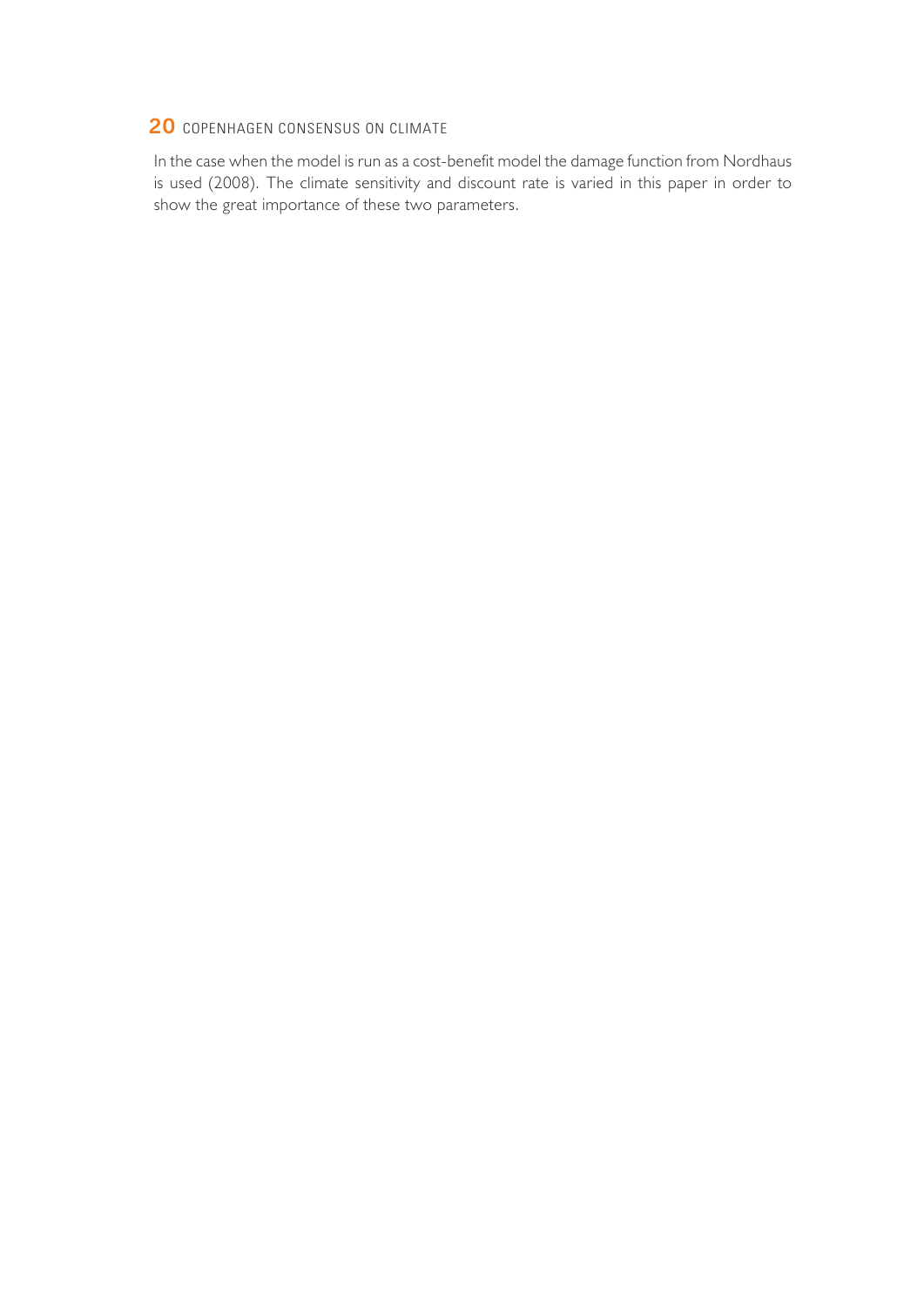### **REFERENCES**

- Allais O., Nichele, V., 2007: Capturing Structural Changes in French Meat and Fish demand over the period 1991-2002, *European review of agricultural economics*, 34(4), 517- 538.
- Allan R et al., 2007: *Bali climate declaration by scientists.*, Climate Change Research Centre, University of New South Wales (UNSW), Sydney, Australia. Available at http://www.ccrc.unsw.edu.au/news/2007/Bali.html.
- Archer D., Eby M., Brovkin V., Ridgwell A., Cao L., Mikolajewicz U., Caldeira K., Matsumoto K., Munhoven G., Montenegro A., Tokos K., 2009: Atmospheric Lifetime of Fossil Fuel Carbon Dioxide, *Annual Review of Earth and Planetary Sciences*, 37, 117-134.
- **Azar** C, 1998: Are Optimal CO<sub>2</sub> Emissions Really Optimal? Four Critical Issues for Economists in the Greenhouse, *Environmental and Resource Economics*, 11(3-4), 301-315.
- Banse, M., Grethe, H., Nolte S., 2005: *Documentation of ESIM Model Structure, Base Data and Parameters*, Berlin and Göttingen.
- Burton, M and Young, T., 1992: The structure of changing tastes for meat and fish in Great Britain, *European review of agricultural economics*, 19(2), 165-180.
- Carlsson-Kanyama A., González A. D., 2009: Potential contributions of food consumption patterns to climate change, *American Journal of Clinical Nutrition*, 89(5), 1704- 1709.
- Cederberg, C., Sonesson, U., Henriksson, M., Sund, V., Davis, J., 2009: *Greenhouse gas emissions from production of meat, milk and eggs in Sweden 1990 and 2005*, SIK Report 793, Swedish Institute for Food and Biotechnology (SIK), Gothenburg, Sweden.
- Dasgupta P., 2008: Discounting climate change, *Journal of Risk and Uncertainty*, 37,141- 169.
- Fiore A.M., West J.J., Horowitz L.W., Naik V., Schwarzkopf M.D., 2008: Characterizing the tropospheric ozone response to methane emission control and the benefits to climate and air quality, *Journal of Geophysical Research*, 113.
- Forster, P., V. Ramaswamy, P. Artaxo, T. Berntsen, R. Betts, D.W. Fahey, J. Haywood, J. Lean, D.C. Lowe, G. Myhre, J. Nganga, R. Prinn, G. Raga, M. Schulz and R. Van Dorland, 2007: Changes in Atmospheric Constituents and in Radiative Forcing. In: Climate Change 2007: The Physical Science Basis. Contribution of Working Group I to the Fourth Assessment Report of the Intergovernmental Panel on Climate Change [Solomon, S., D. Qin, M. Manning, Z. Chen, M. Marquis, K.B. Averyt, M.Tignor and H.L. Miller (eds.)]. Cambridge University Press, Cambridge, United Kingdom and New York, NY, USA.
- Fuglestvedt J. S., Berntsen T. K., Godal O., Sausen R., Shine KP., Skodvin T. , 2003: Metrics of climate change: Assessing radiative forcing and emission indices, *Climatic Change*, 58, 267-331.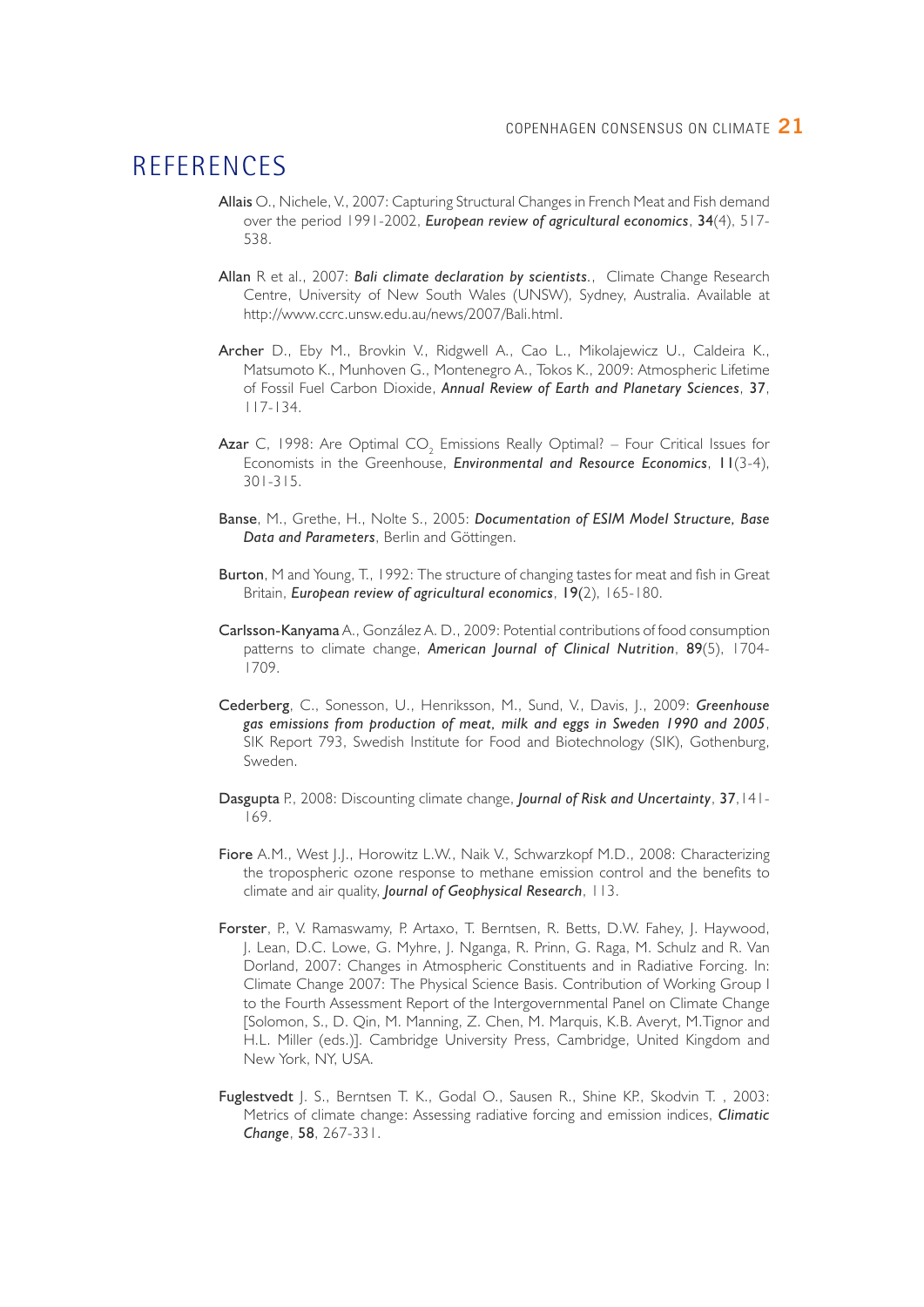- Gollier C., Koundouri P., Pantelidis T., 2008: Declining discount rates: Economic justifications nd implications for long-run policy. *Economic Policy*, 23(56):757 – 795.
- IIASA, 2009, GGI Scenario Database, Available at: http://www.iiasa.ac.at/Research/GGI/ DB/.
- IPCC, 2007*: Summary for Policymakers. In: Climate Change 2007: The Physical Science Basis. Contribution of Working Group I to the Fourth Assessment Report of the Intergovernmental Panel on Climate Change* [Solomon, S., D. Qin, M. Manning, Z. Chen, M. Marquis, K.B. Averyt, M.Tignor and H.L. Miller (eds.)]. Cambridge University Press, Cambridge, United Kingdom and New York, NY, USA.
- Jansen, E., J. Overpeck, K.R. Briffa, J.-C. Duplessy, F. Joos, V. Masson-Delmotte, D. Olago, B. Otto-Bliesner, W.R. Peltier, S. Rahmstorf, R. Ramesh, D. Raynaud, D. Rind, O. Solomina, R. Villalba and D. Zhang, 2007: Palaeoclimate, *Climate Change 2007: The Physical Science Basis. Contribution of Working Group I to the Fourth Assessment Report of the Intergovernmental Panel on Climate Change* [Solomon, S., D. Qin, M. Manning, Z. Chen, M. Marquis, K.B. Averyt, M. Tignor and H.L. Miller (eds.)]. Cambridge University Press, Cambridge, United Kingdom and New York, NY, USA.
- Johansson D.J.A., Persson U.M., Azar C.,2006: The cost of using Global Warming Potentials: Analysing the trade off between CO<sub>2</sub>, CH<sub>4</sub>, and N<sub>2</sub>O, **Climatic Change,** 77, 291-309.
- Johansson D.J.A., Persson U.M., Azar C., 2008: Uncertainty and learning: implications for the trade-off between short-lived and long-lived greenhouse gases. *Climatic Change*, 88, 293-308.
- Johansson D.J.A., 2009: Temperature stabilization and radiative forcing overshoots, working paper.
- Kandlikar, M., 1996: Indices for comparing greenhouse gas emissions: Integrating science and economics, *Energy Economics*, 18, 265–281.
- Kriegler, E., Hall, J.W., Held, H., Dawson, R., Schellnhuber, H J., 2009: Imprecise probability assessment of tipping points in the climate system, *Proceedings of the National Academy of Sciences*, 106(13), 5041-5046.
- Manne A.S., Richels R.G., 2001: An alternative approach to establishing trade-offs among greenhouse gases, *Nature*, 410(6829), 675-677.
- Matthews H. D., Caldeira K., 2008: Stabilizing climate requires near-zero emissions, *Geophysical Research Letters*, 35, L04705.
- Nordhaus W.D., 2008, *A Question of Balance: Economic Modeling of Global Warming*, Yale University Press, New Haven & London.
- Parry M.L., Canziani O.F., Palutikof J.P., van der Linden P.J., Hanson C.E. (eds), 2007: *Climate Change 2007: Impacts, Adaptation and Vulnerability - Contribution of Working Group II to the Fourth Assessment Report of the Intergovernmental Panel on Climate Change*, Cambridge University Press, Cambridge, United Kingdom and New York, NY, USA.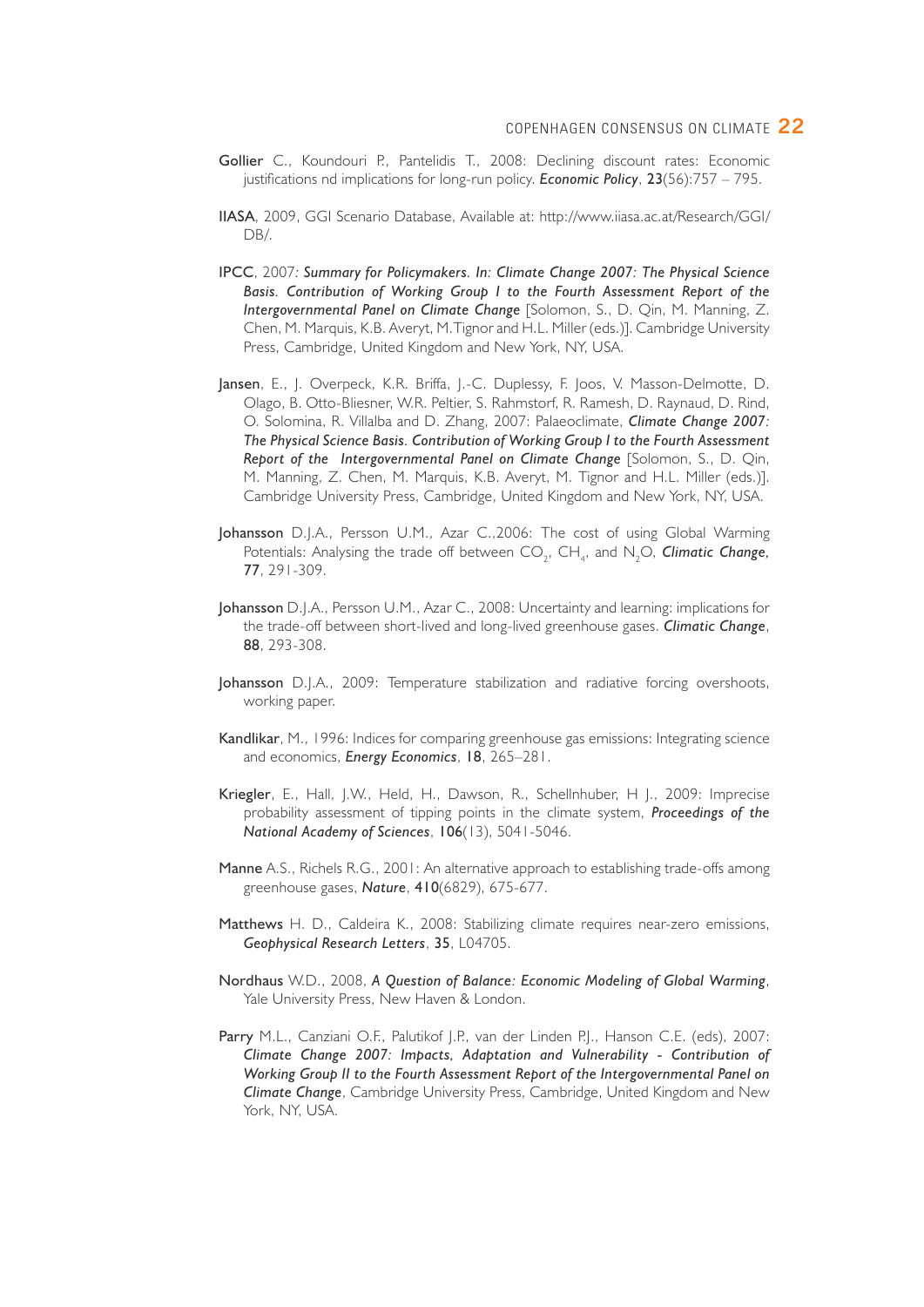- Prather, M. and Ehhalt, D. et al., 2001: Atmospheric chemistry and greenhouse gases, *Climate Change 2001: The Scientific Basis*, J.T. Houghton et al. (eds.), Cambridge University Press, Cambridge.
- Ramaswamy, V. et al.: 2001: Radiative forcing of climate change, *Climate Change 2001: The Scientific Basis*, J.T. Houghton et al., eds., Cambridge University Press, Cambridge.
- Reilly, J. M. and Richards K. R.,1993: Climate Change Damage and the Trace Gas Index Issue, *Environmental and Resource Economics*, 3, 41–61.
- Richardssson K., Steffen W. Schellnhuber H.J., Alcamo J., Barker T., Kammen D., Leemans R., Liverman D., Munasinghe M., Osman-Elasha B., Stern N., Waever O., *Synthesis Report: Climate Change – Gloal Risks, Challanges and Decisions*, University of Copenhagen, Copenhagen, Denmark, downloadable via www.climatecongress. ku.dk.
- Schmutzler A., Goulder L.H., 1997: The Choice between Emission Taxes and Output Taxes under Imperfect Monitoring, *Journal of Environmental Economics and Management*, 32(1),51-64.
- Shindell D.T., Faluvegi G., Bell N., Schmidt G.A., 2005: An emissions-based view of climate forcing by methane and tropospheric ozone, *Geophysical Research Letters*, 32.
- Stehfest E., Bouwman L., van Vuuren D. P., den Elzen M.G.J., Eickhout B., Kabat P., 2009: Climate benefits of changing diet, *Climatic Change*, 95(1-2), 83-102
- Stern N.H., 2006: *Stern Review: The Economics of Climate Change*. Cambridge University Press, Cambridge.
- Smith J.B., Schneider S.H., Oppenheimer M., Yohe G.W., Hare W., Mastrandrea M.D., Patwardhan A., Burton I., Corfee-Morlot J., Magadza C.H.D., Füssel H.M., Pittock A.B., Rahman A., Suarez A., van Ypersele J.P., 2009: Assessing dangerous climate change through an update of the Intergovernmental Panel on Climate Change (IPCC) "reasons for concern", *Proceedings of National Academy Science*, 106,4133–4137.
- Solomon S., Plattner G.K., Knutti R., Friedlingstein P., 2009, Irreversible climate change due to carbon dioxide emissions, *Proceedings of National Academy of Sciences*, 106(6), 1704-1709.
- Sterner T., 2003, *Policy Instruments for Environmental and Natural Resource Management*, RFF Press; Washington, D.C., USA.
- Stitch S., Cox P.M., Collins W.J., Huntingford C., 2007: Indirect radiative forcing of climate change through effects on the land-carbon sink, *Nature* 448, 791-794.
- Tanaka K., 2008, *Inverse Estimation for the Simple Earth System Model ACC2 and Applications*, PhD thesis, International Max Planck Research School on Earth System Modelling, Hamburg, Germany.
- The Royal Society, 2008: *Ground-level ozone in the 21st century: future trends, impacts and policy implications*, Science Policy Report 15/08, downloadable via royalsociety. org.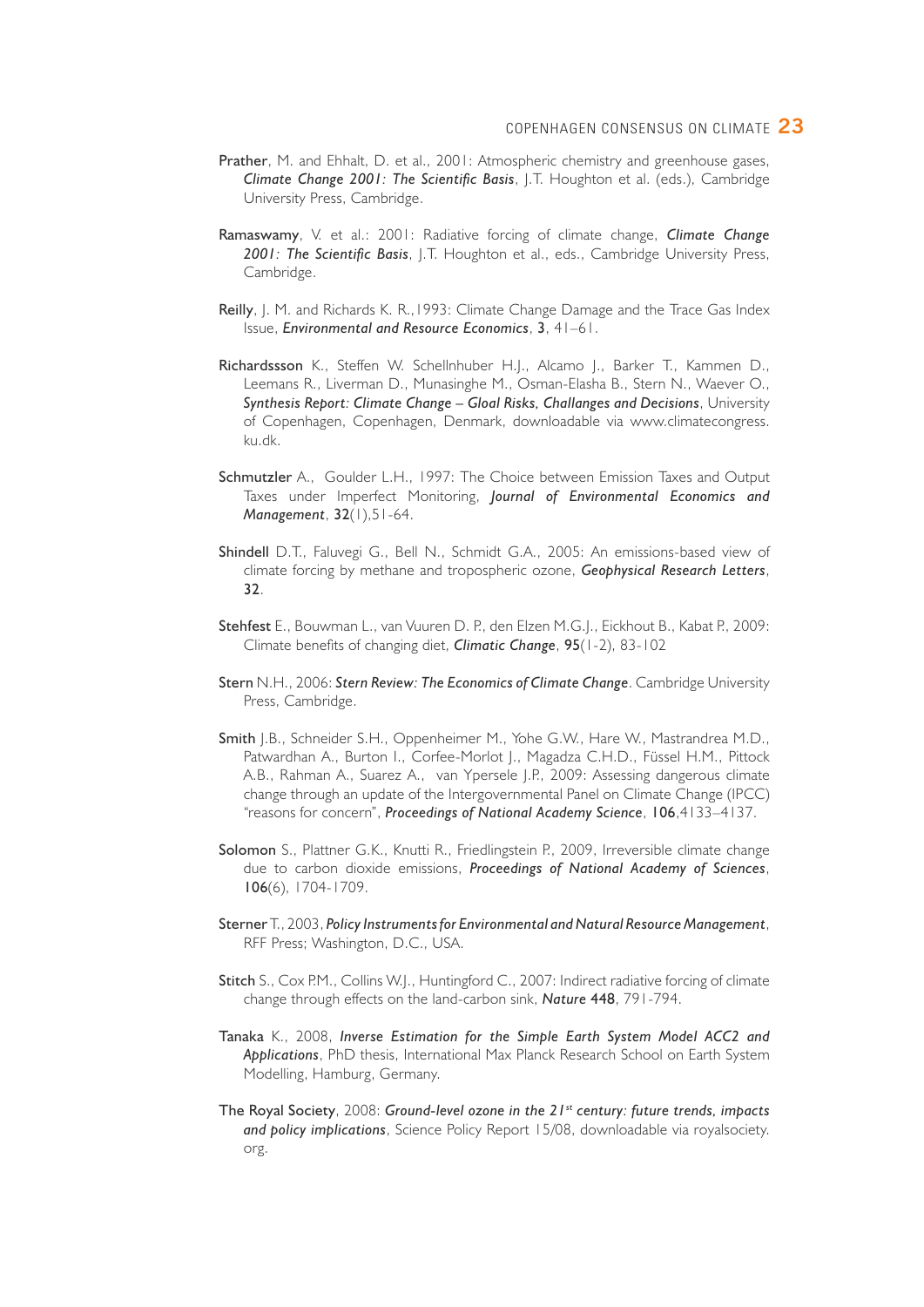- Tol R.S.J., 2008: The Social Cost of Carbon: Trends, Outliers, and Catastrophs. *Economics* 2, 2005-2025.
- Tol R.S.J., 2009: The Economic Effects of Climate Change, *Journal of Economic Perspective*,  $23(2)$ ,  $29-51$ .
- USEPA, 2006, Global Mitigation of Non-CO<sub>2</sub> Greenhouse Gases, U.S. Environmental Protection Agency, Office of Atmospheric Programs (6207J), Washington D.C..
- van Vuuren D.P., Weyant J., de la Chesnaye F., 2006: Multi-gas scenarios to stabilize radiative forcing, *Energy Economics* 28, 102-120.
- Warren, R. 2006: Impacts of global climate change at different annual mean global temperature increases, in H. J. Schellnhuber, W. Cramer, N. Nakicenovic, T. Wigley & G. Yohe, eds, *Avoiding Dangerous Climate Change*, Cambridge University Press, Cambridge.
- Warren R., Hope C., Mastrandrea M., Tol R., Adger N., Lorenzoni I., 2006, *Spotlighting Impact Functions in Integrated Assessment: Research Report Prepared for the Stern Review on the Economics of Climate Change*, Tyndall Centre for Climate Change Research Working Paper 91.
- Watkiss P., Downing T., 2008: The social cost of carbon: Valuation estimates and their use in UK policy, *Integrated Assessment*, 8(1).
- Weitzman, M. L., 1998: Why the Far-Distant Future Should Be Discounted at Its Lowest Possible Rate. *Journal of Environmental Economics and Management*, 36 (3), 201- 208.
- Weitzman, M. L., 2001: Gamma Discounting, *American Economic Review*, 91(1), 260- 271.
- Weitzman M.L., 2009: On Modeling and Interpreting the Economics of Catastrophic Climate Change, *The Review of Economics and Statistics*, 91(1), 1-19.
- West J.J., Fiore A.M, 2005: Management of Troposheric Ozone by reducing methane, *Enviornmental Science & Technology*, 39(13), 4685-4691.
- West J.J., Fiore A.M, Horowitz L.W., Mauzerall D.L., 2006: Global health Benefits of mitigating ozone pollution with methane emissions control, *Proceedings of National Academy of Sciences*, 103(11), 3988-3993.
- West J.J., Szopa S., Hauglustaine D.A., 2007: Human mortality effects of future concentrations of tropospheric ozone, *Comptes Rendus Geosciences*, 339,775-783.
- Wigley, T.M.L., Smith, S.J., Prather, M.J.: 2002: Radiative forcing due to reactive gas emissions, *Journal of Climate*, 15: 2690-2696.
- Wirsenius S., Hedeus F. Mohlin K., 2009: Greenhouse gas taxes on animal food products: Rationale, tax scheme and climate mitigation effects, submitted to *Climatic Change.*